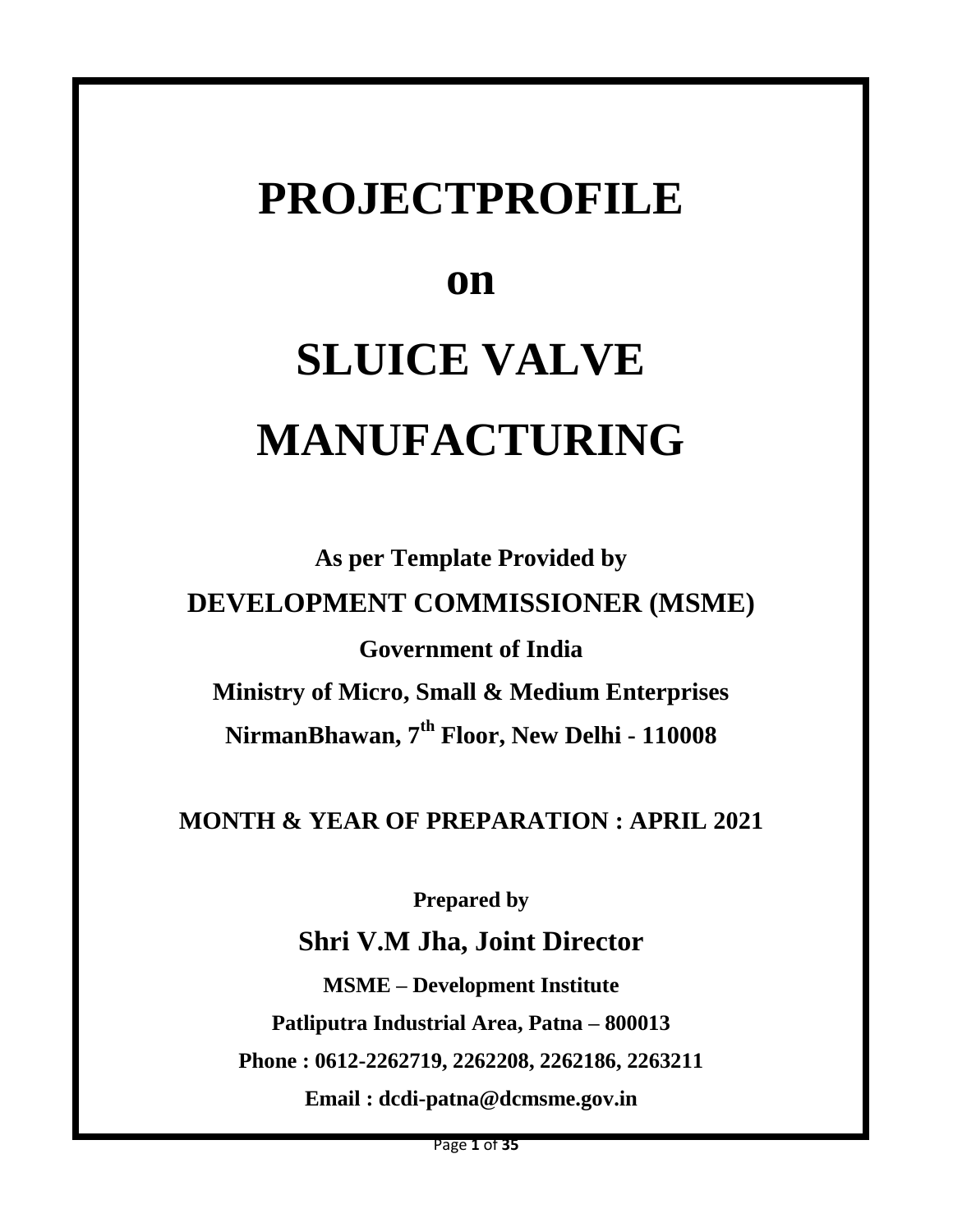## **INDEX**

| S.No.          | Description                               | Page      |
|----------------|-------------------------------------------|-----------|
|                | <b>Commercial Details</b>                 | $3 - 8$   |
| $\overline{2}$ | <b>Technical Details</b>                  | $9 - 12$  |
| 3              | <b>Project Report</b>                     | $13 - 33$ |
|                | <b>Schemes &amp; Consultancy Services</b> |           |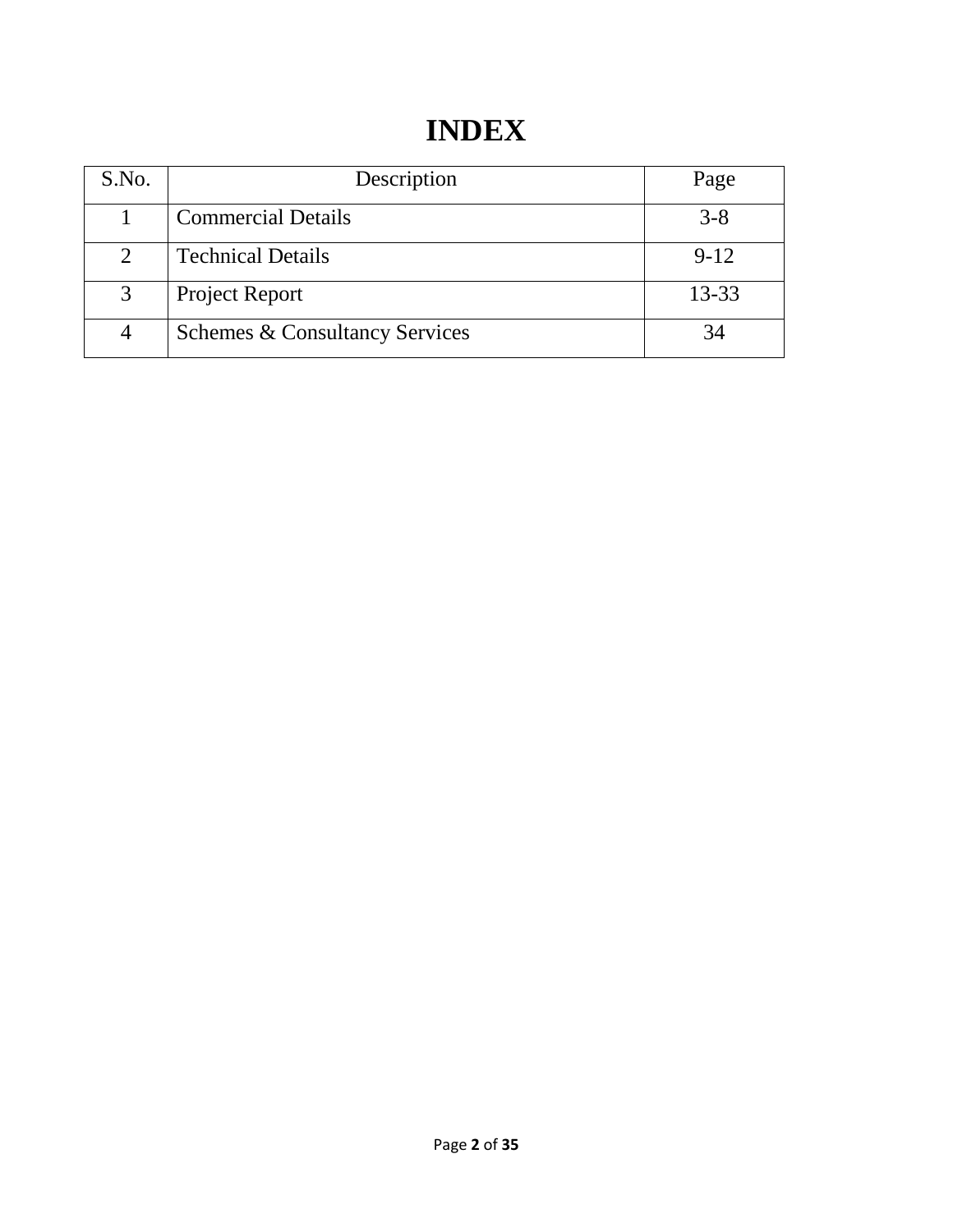## **COMMERCIAL DETAILS**

#### **1. HSN Code of Sluice Valve :** 84818010

#### **2. NIC Code :** 28132

**3. Existing Cluster of the Sluice Valve :**There is no exclusive cluster approved by any agency for Sluice valve manufacturing. However, wherever valve manufacturing is done, sluice valve may easily be manufactured. Generally, the concentration of units arefound in the areas having sufficient number of casting units. Few major clustersare :-

- Coimbatore
- Hyderabad
- Ahmedabad
- Rajkot
- Kolhapur
- Batala
- Jalandhar
- Howrah
- Belgaum

#### **4. Possibility to Establish Cluster of Sluice Valve :**Yes, it may be established in

the following districts :-

- 1. Batala
- 2. Jalandhar
- 3. Ludhiana
- 4. Chennai
- 5. Belgaum
- 6. Kolhapur
- 7. Rajkot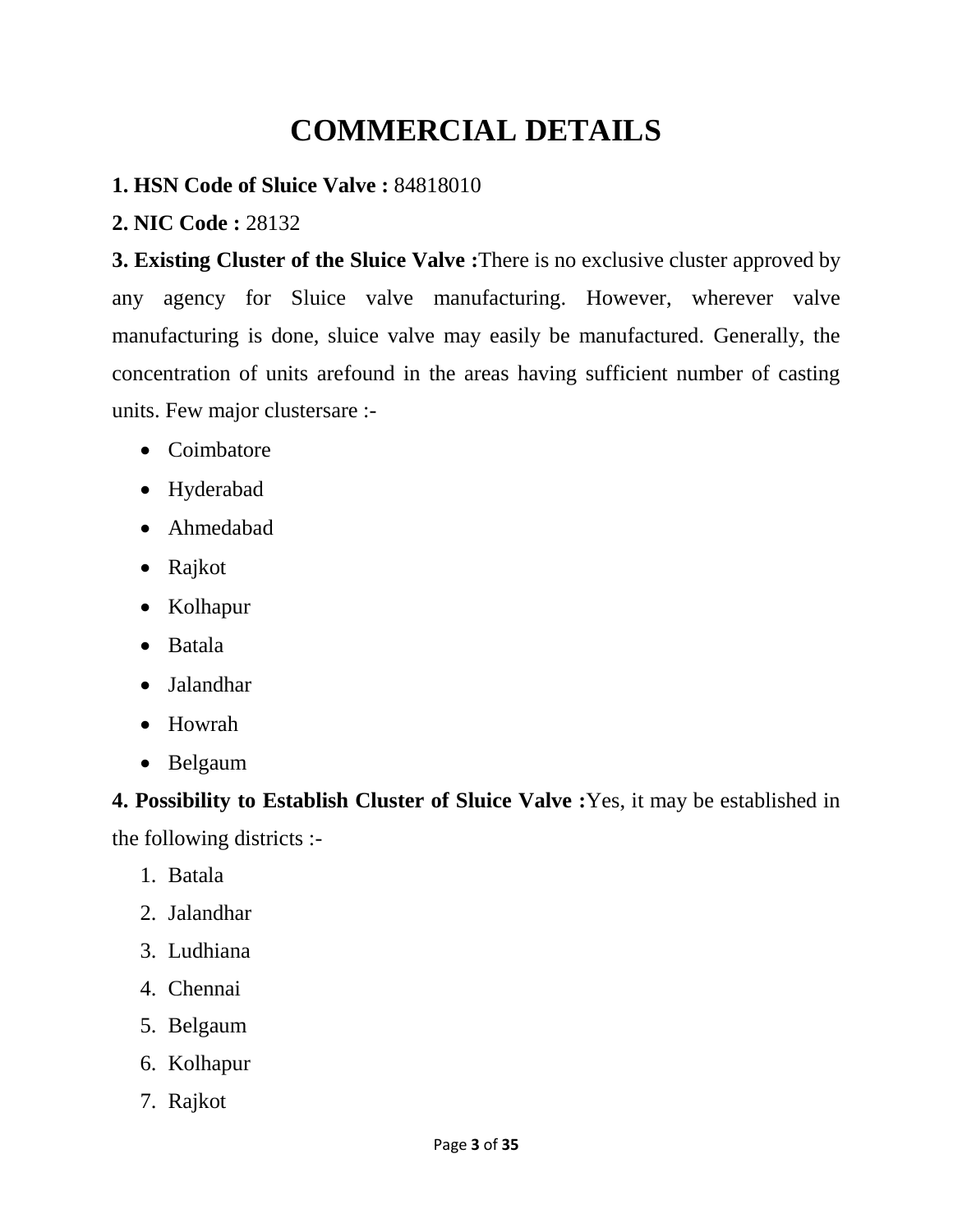- 8. Coimbatore
- 9. Howrah
- 10. Agra
- 11. Pune
- 12. Ahmedabad
- 13. Hyderabad
- 14.Hubli
- 15.Dhanbad
- 16. Jamshedpur
- 17. Ghaziabad/Greater Noida

The location of Sluice valve manufacturing units should be closed to foundry hubs/machiningcenters.

**5. Probable Areas/Districts where Sluice Valve Manufacturing Projects can be Established :**The project of sluice valve manufacturing unit can be established in the areas closed to Foundry hubs/Machining hubs. There is no Foundry cluster in Bihar. However machining units are available in Bihar.Areas/Districts having potential of Sluice valve manufacturing projectare same as mentioned above at S.No. 4.All the above mentioned places have availability of raw materials, skilled work force, etc. It is recommended to encourage MSEs to establish Sluice valve manufacturing units inthe above mentioned areas to cater the needs of local demand for the product. "HAR GHAR NAL YOJNA" of Government will further increase the market potential of the product.Proposal for development of smart cities will lead to increased investment in water and sanitation infrastructure, which in turn will increase the demand for Sluice valves.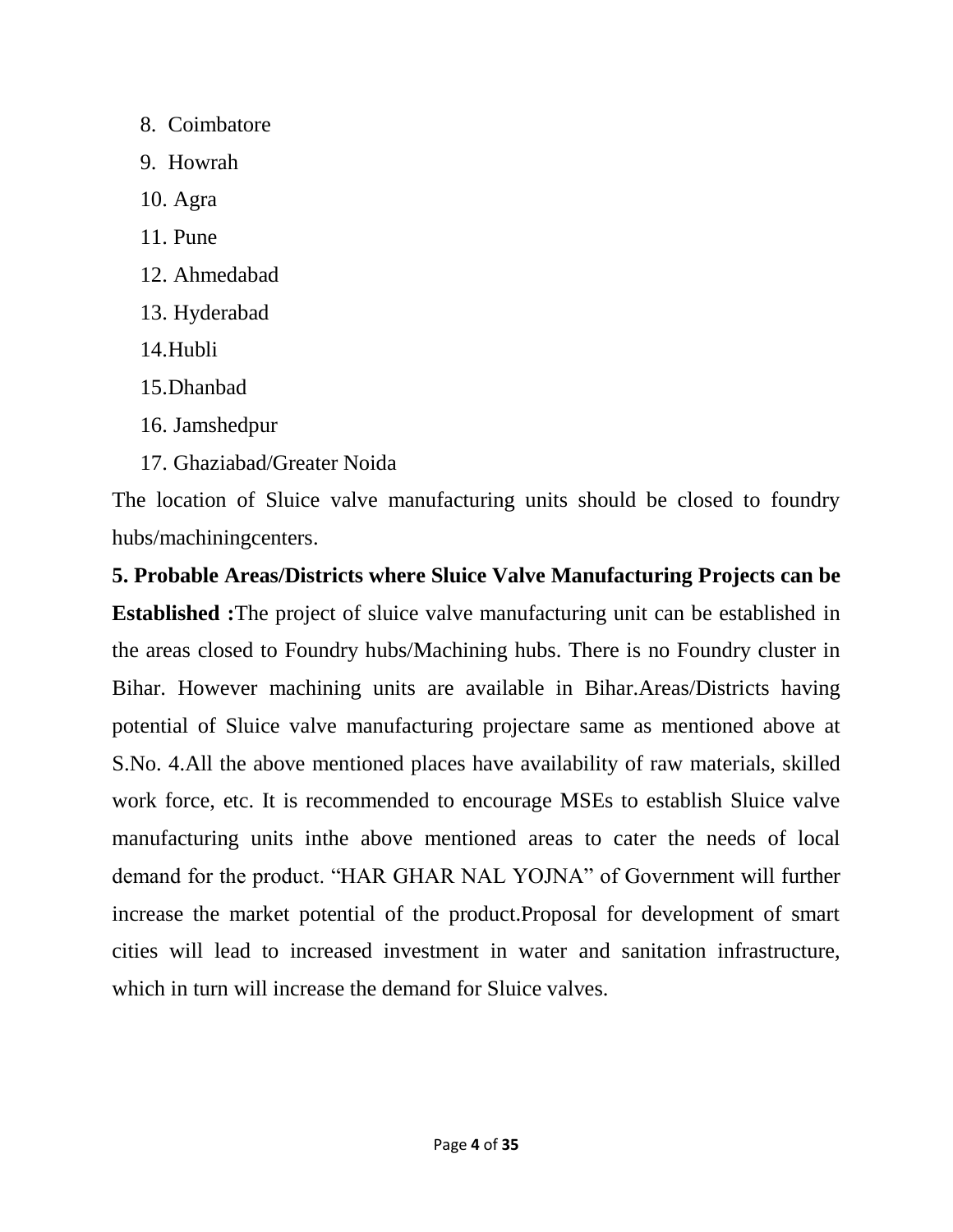**6. Number of Industries of Sluice Valve Manufacturing Registered as MSMEs :**Total Valve manufacturing industry in India are 600 nos.Almost all valve manufacturers have the potential to manufacture Sluice valve also. Total number of MSME units inValve manufacturing sector are 580 nos.

**7. Number of Sluice Valve Manufacturing Industries in Large Scale Sector :** Total number of Valve manufacturing units in large scale sector are 20 nos.These large scale units are run by key players engaged in offering industrial valves in the global market, including Indian market. These key players service 40% of Indian market.The list of large industries are as follows :-

| S.No. | <b>Name of the Company</b>                      | <b>Plants in India</b>                                       |
|-------|-------------------------------------------------|--------------------------------------------------------------|
| 1.    | L&T Valves Limited                              | Manapakkam, Chennai, Coimbatore,                             |
|       |                                                 | Kancheepuram                                                 |
| 2.    | <b>NSSL Limited</b>                             | Chennai, Nagpur                                              |
| 3.    | <b>Micro Finish Valves</b>                      | Hubli                                                        |
| 4.    | <b>CRI</b> Valves                               | Coimbatore                                                   |
| 5.    |                                                 | Kirloskar Brothers Limited KirloskarWadi, Dewas, Kondhapuri, |
|       | (KBL Valves)                                    | Kolhapur, Coimbatore, Ahmedabad                              |
| 6.    | <b>VIP Valves Limited</b>                       | Mumbai                                                       |
| 7.    | <b>Hyper Valves Limited</b>                     | Ahmedabad                                                    |
| 8.    | Amco Valves Limited                             | Chennai                                                      |
| 9.    | <b>Racer Valves Limited</b>                     | Ahmedabad                                                    |
| 10.   | Hawa Valves Limited                             | Mumbai                                                       |
| 11.   | <b>Amtech Valves Limited</b>                    | Ahmedabad                                                    |
| 12.   | Steel Strong Valves Limited Navi Mumbai, Sanand |                                                              |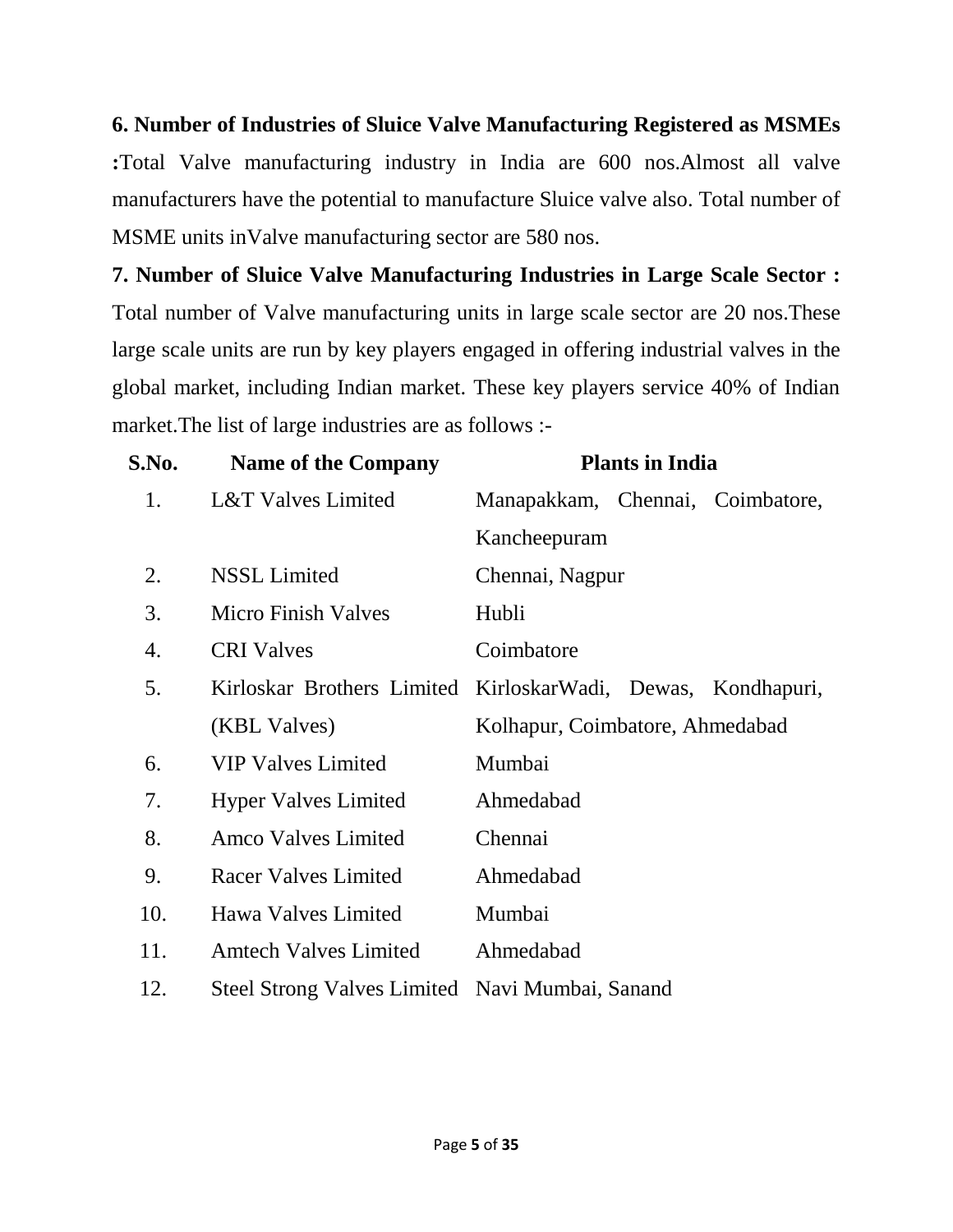| <b>Import Value of Sluice Valve (Rs in Crore)</b> |         |         |  |  |  |
|---------------------------------------------------|---------|---------|--|--|--|
| 2017-18                                           | 2018-19 | 2019-20 |  |  |  |
| 52.72                                             | 59.33   | 89.46   |  |  |  |

#### **8. Import Value of Sluice Valve for the Last 3 Years :**

#### **9. Export Value of Sluice Valve for the Last 2 Years :**

| <b>Export Value of Sluice Valve (Rs in Crore)</b> |        |  |  |  |
|---------------------------------------------------|--------|--|--|--|
| 2018-19<br>2017-18                                |        |  |  |  |
| 664.13                                            | 598.59 |  |  |  |

**10. Scope for Sluice Valve Manufacturing Units likely to be Established in Coming Years :**The global Sluice valve market is expected to grow at a CAGR (Compound Annual Growth Rate)of 9% in next decade. Increasing industrial applications due to growth in industrialization and urbanization is anticipated to fuel the demand for Sluice valve in the coming years. Prominent manufacturers of sluice valves are focusing on geographic expansion to maintain their market position.The COVID-19 pandemic has caused economic instability across various industries in the world. This in turn is causing limitation in imports and exports. Government of India is focusing on improving drinking water facilities in urban as well as rural areas. Hence it is an opportunity for Indian MSEs to enhance production of Sluice valve/establish new units to make India AtmaNirbhar by discouraging import.At the same time, Sluice valve manufacturing companies need to focus on their online presence and creating Brand Awareness. With so many sluice valve manufacturers, suppliers and buyers on a single platform, it will create collaborative environment and improve the efficiency of complete valve chain.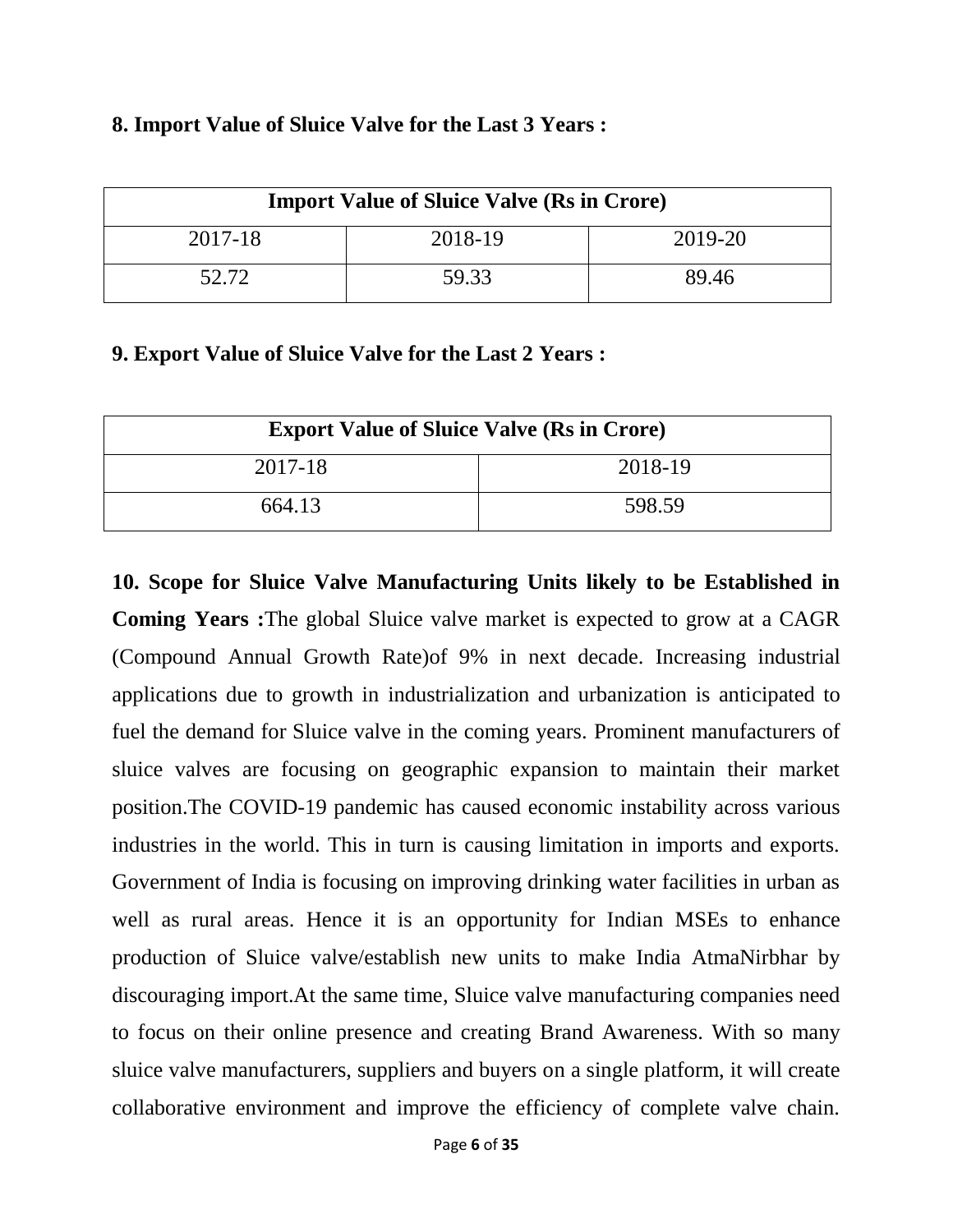MSEs playing in the field of Sluice valve need to focus on technology upgradation to remain competitive globally. Indian sluice valve industries need to invest in research &development and technology to capitalize on global demand.

It is assumed that out of 9% CAGR, 50% will be achieved by enhancing production/production capacity of the existing units and rest with establishing new units. There is scope of establishing new MSEs in the area closed to foundry hubs/machining centers.Hence there is scope for establishing new MSEs in and around Rajkot, Ahmedabad, Vadodara, Hooghly, Noida, Western UP, Jamshedpur, Howrah, Jalandhar, Chennai.

Year wise projection of new MSMEs likely to be established in the field of Sluice valvemanufacturing are as given below :-

| Year | No. of New Units likely to be Established in India |
|------|----------------------------------------------------|
| 2021 | 20                                                 |
| 2022 | 20                                                 |
| 2023 | 20                                                 |
| 2024 | 20                                                 |
| 2025 | 20                                                 |
| 2026 | 20                                                 |
| 2027 | 20                                                 |
| 2028 | 20                                                 |
| 2029 | 20                                                 |
| 2030 | 20                                                 |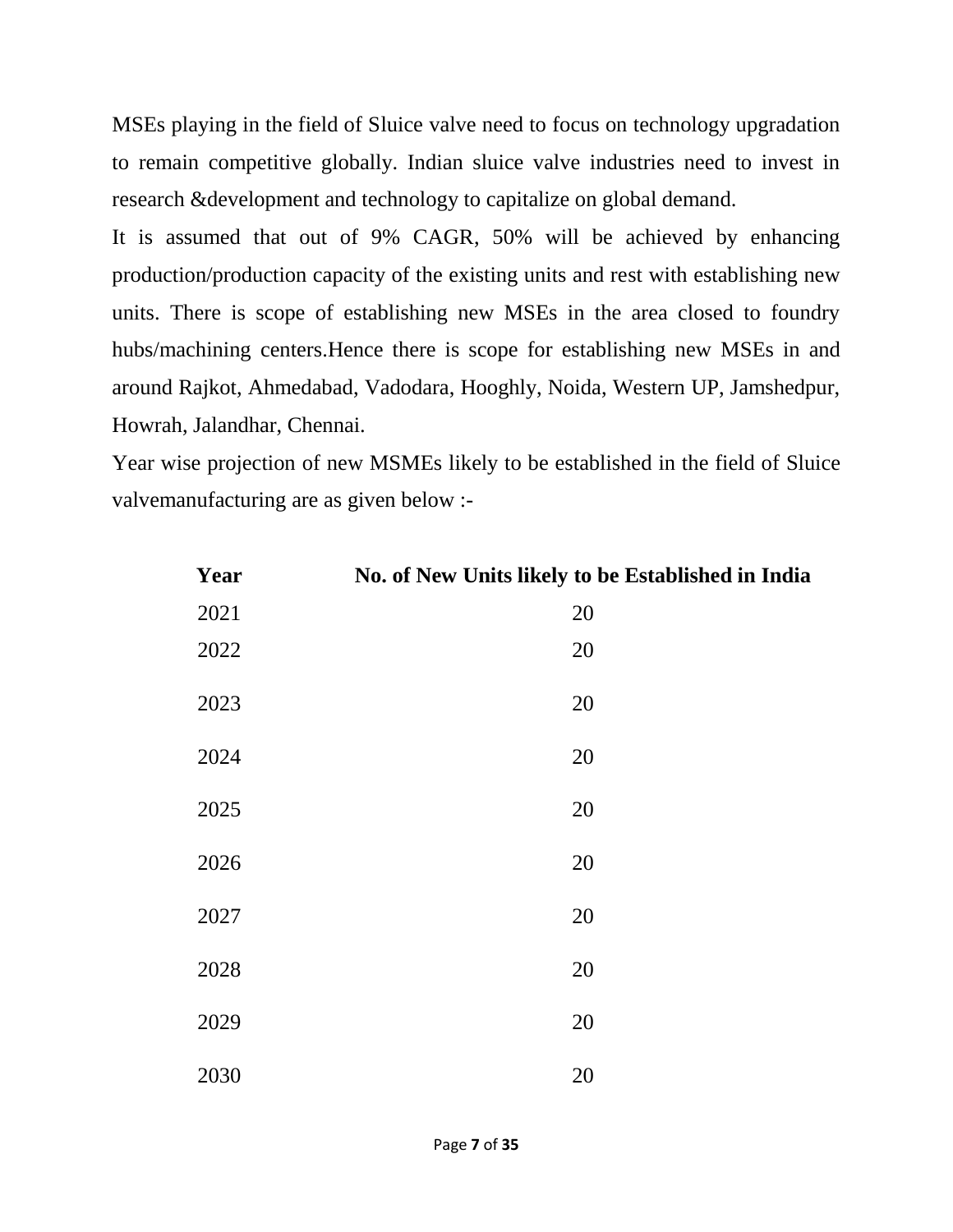#### **11. Demand of Sluice Valve in Domestic Market :**Rs 300 Crore.

Annual Demand in domestic market is growing @ CAGR of 5.9%. It is likely to increase due to growth in industrialization and urbanization."HarGharNalYojna"and Smart City concept of the Government will increase the demand for Sluice valve.Domestic Sluice valve demand is expected to grow at a CAGR of 9% in the next decade. The COVID-19 pandemic has caused instability in imports as well as export. This uncertainty will enhance the demand in the domestic market.

**12. Demand of Sluice Valve in Export Market :**There is huge demand for Sluice valve in the export market. Global industrial valve market is all set to touch USD 88.4 billion by 2021. Indian industrial valve market is expected to touch USD 3 billion by 2023.29% of the valve market will be comprised of various types of sluice valve.Our products are unable to compete with Chinese valves. Products from China have been ruling almost every industrial sector in the world at global level from many years. Chinese sluice valves are very competitive in terms of pricing as compared to sluice valves manufactured in other nations across the globe.China is giving very tough competition to Indian Sluice valve industry. Sluice valves made in China are much cheaper as compared to Sluice valves manufactured in India.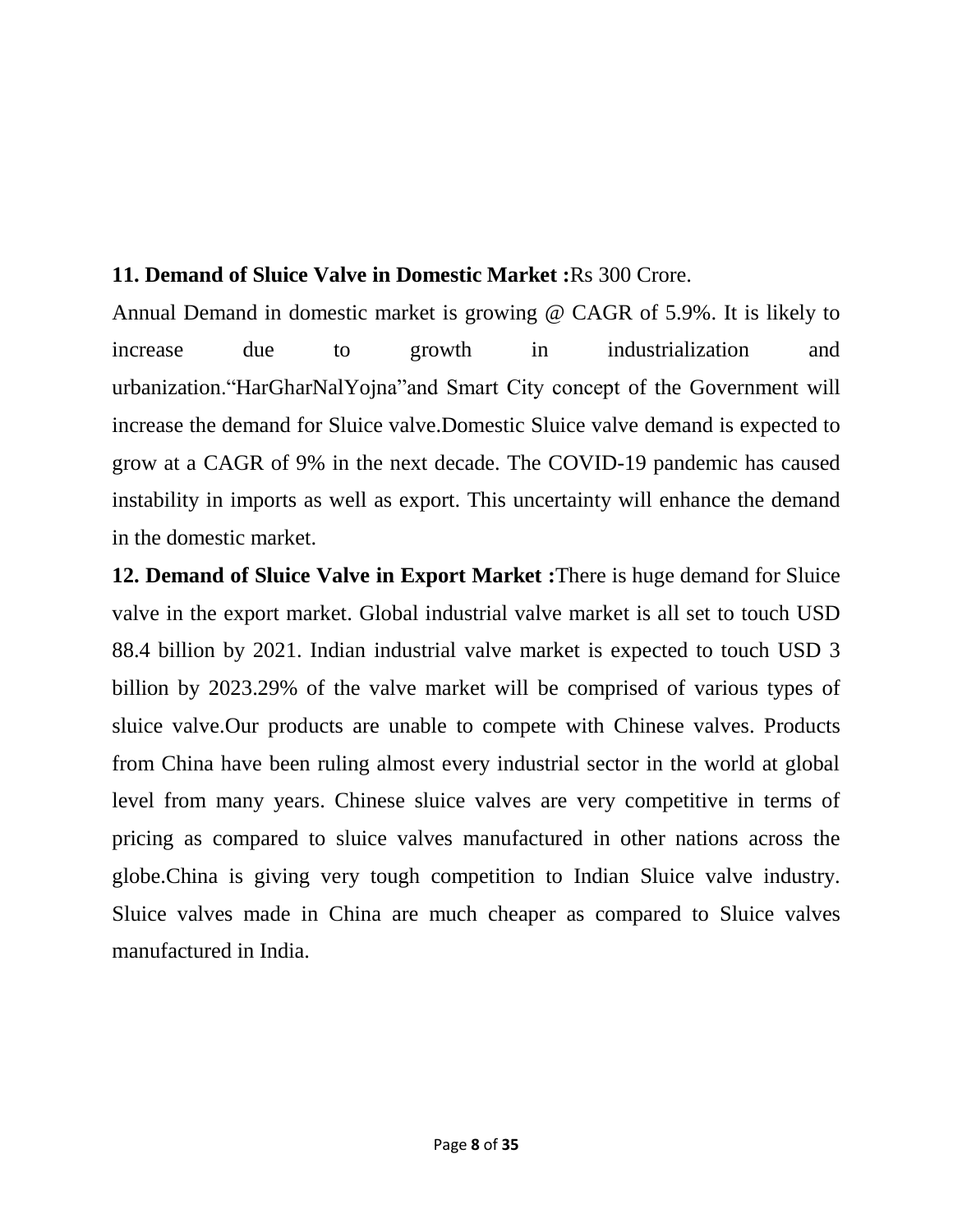## **TECHNICAL DETAILS**

#### **1. Sector related to Sluice Valve :**Water and Waste Water sector.

#### **2. End Users of Sluice Valve :**

- a) Building Construction
- b) Industries
- c) Drinking Water Departments
- d) Jal Board/Jal Nigam
- e) Water Treatment Plants
- f) Municipal Corporations
- g) Smart City Projects
- **3. Governing International Specifications :**IS:14846&BS:5163/BS:5150
- **4. Manufacturing Process Flow Chart for Sluice Valve :**



Page **9** of **35**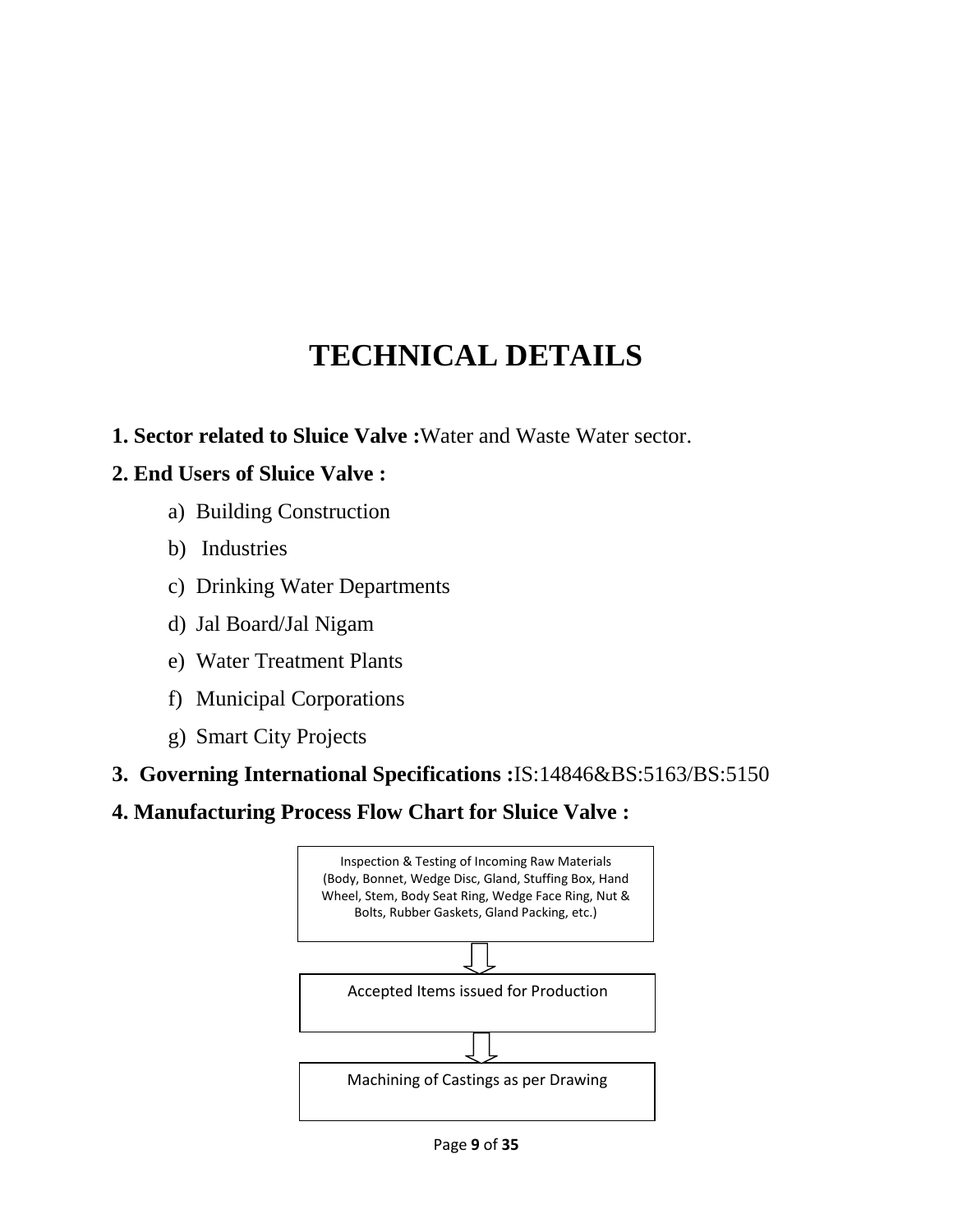

## **5. Qualitative Parameters of Sluice Valve :**

**QUALITY MANAGEMENT** **QA Plan for Cast Iron Sluice Valve**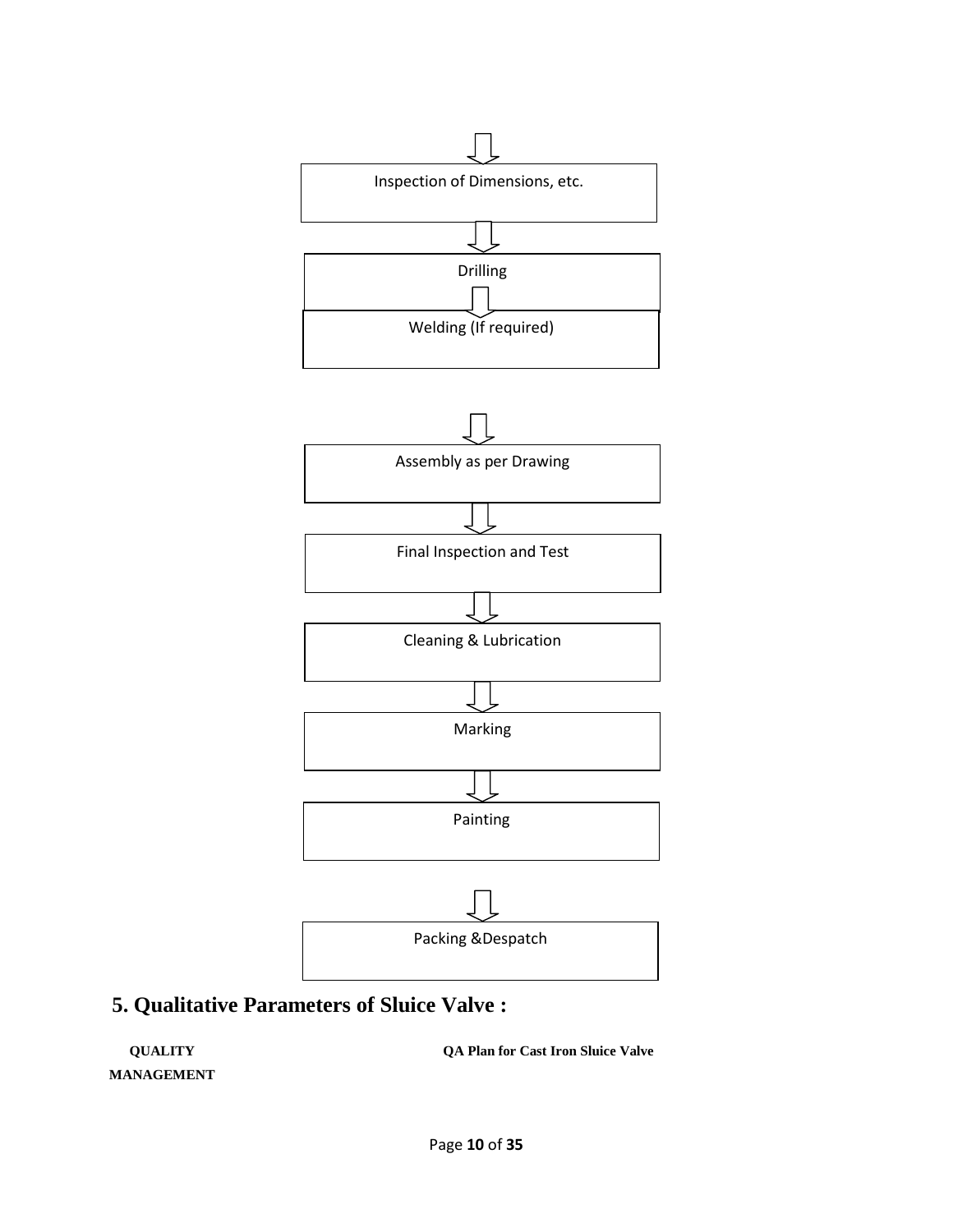| S.No         | Component/Operati<br>on                                                | Characteristi<br>cs Checked   | Categor<br>$\mathbf y$ | <b>Type/Method</b><br>of Check                  | <b>Extent</b><br>of<br><b>Check</b><br>(%) | Reference<br><b>Document</b>               | Acceptanc<br>e Norms                             | Format<br>of<br><b>Records</b> | Remark<br>${\bf S}$  |
|--------------|------------------------------------------------------------------------|-------------------------------|------------------------|-------------------------------------------------|--------------------------------------------|--------------------------------------------|--------------------------------------------------|--------------------------------|----------------------|
| $\mathbf{1}$ | <b>Incoming Material Inspection</b>                                    |                               |                        |                                                 |                                            |                                            |                                                  |                                |                      |
| 1.1          | Body, Gland, Bonnet,<br>Wedge, Cover, Gear<br>Box, Hand Wheel,<br>etc. | Physical<br>Property          | Major                  | Mechanical                                      | One<br>per<br>Heat                         | <b>CI IS 210</b><br><b>GR FG 200</b>       | <b>CI IS 210</b><br><b>GR FG</b><br>200          | Test<br>Report                 |                      |
|              |                                                                        | Visual &<br>Dimension         | Major                  | Visual &<br>Measurement                         | 100%                                       | As per IS<br>14846/As per<br>approved Drg. | As per<br>IS14846/A<br>s per<br>approved<br>Drg. | Inspectio<br>n Report          |                      |
| 1.2          | Spindle                                                                | Physical &<br>Chemical        | Major                  | Mechanical &<br>Chemical                        | 1 Bar<br>per Lot                           | IS<br>6603/Approve<br>d Drg.               | As per IS<br>6603/As<br>per<br>approved<br>Drg.  | Lab<br>Report                  |                      |
| 1.3          | Body Seat/Wedge<br>Seat, Spindle Nut                                   | Physical &<br>Chemical        | Major                  | Mechanical &<br>Chemical                        | One<br>per<br>Heat                         | <b>LTB IS 318</b>                          | LTB IS<br>318                                    | Test<br>Report                 |                      |
|              |                                                                        |                               |                        |                                                 |                                            | LTB-<br>2/Approved<br>Drg.                 | LTB-<br>2/Approve<br>d Drg.                      |                                |                      |
| 2            | <b>In Process Inspection</b>                                           |                               |                        |                                                 |                                            |                                            |                                                  |                                |                      |
| 2.1          | Various Components<br>1.1 to 1.3                                       | Dimensions,<br>Visual         | Mjor                   | Visual &<br>Dimensional                         | 100%                                       | As per<br>Drgs./Spec.                      | As per<br>Drgs./Spec                             | Inspectio<br>n Report          |                      |
| 2.2          | N.D.T on Spindle                                                       | D.P Test on<br>Forged Portion | Major                  | D.P Test after<br>Machining                     | 10%<br>Rando<br>${\rm m}$                  | As per IS<br>14846/As per<br>approved Drg. | As per IS<br>14846/As<br>per<br>approved<br>Drg. | Inspectio<br>n Report          |                      |
| $\mathbf{3}$ | <b>Final Inspection</b>                                                |                               |                        |                                                 |                                            |                                            |                                                  |                                |                      |
| 3.1          | Hydrostatic Body &<br>Seal Test                                        | Hydrostatic<br>Body & Seal    | Critical               | Visual, Hydrauli<br>c Test, Seat<br>leak test & | 100%                                       | As per IS<br>14846/As per                  | As per IS<br>14846/As<br>per                     | Test<br>Reports                | 10%<br>Hydro<br>test |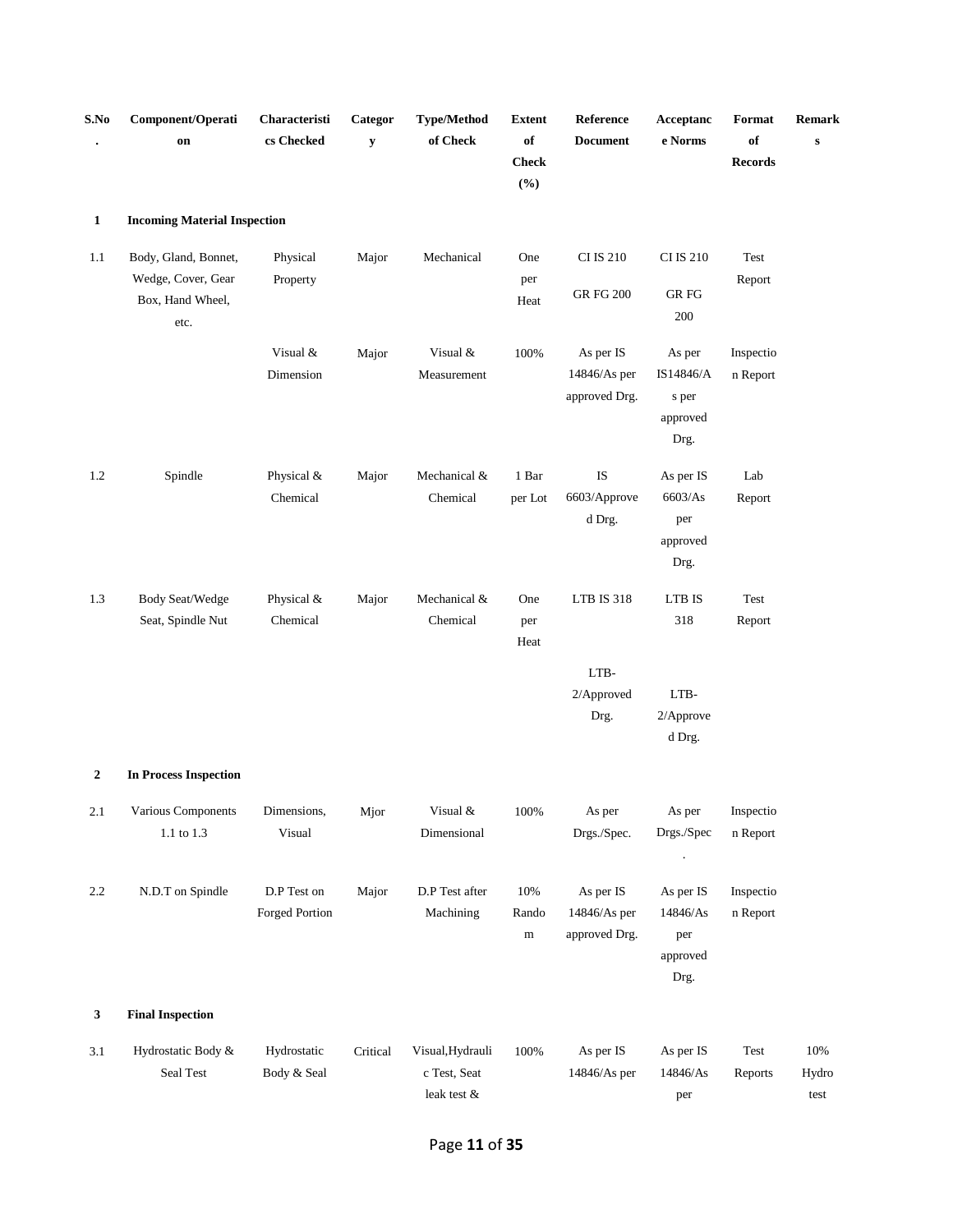

#### **6. License Required for Sluice Valve Manufacturing :**IS 14846:2000

**7. Machines &Equipment Required for Sluice Valve Manufacturing :**Lathe machine, Radial drilling machine, Milling machine, Assembly table, Lapping machine, Painting, etc.

**8. Test Facilities Required for Sluice Valve Manufacturing :**Hydrostatic Test as per IS 14846:2000

**9. Whether Technology existsto Manufacture Sluice Valve :**Yes

**10. Suggested Modern Technology available in the Market for Implementation :**CNC Machines

**11. Raw Material Required and their Availability :**Cast Components.There are many suppliers in the areas where Valve manufacturing units are concentrated. However, there is hardly any such casting units in Bihar.

**12. Covering Raw Material Standards :**Indian/International Standards- IS 210 FG 200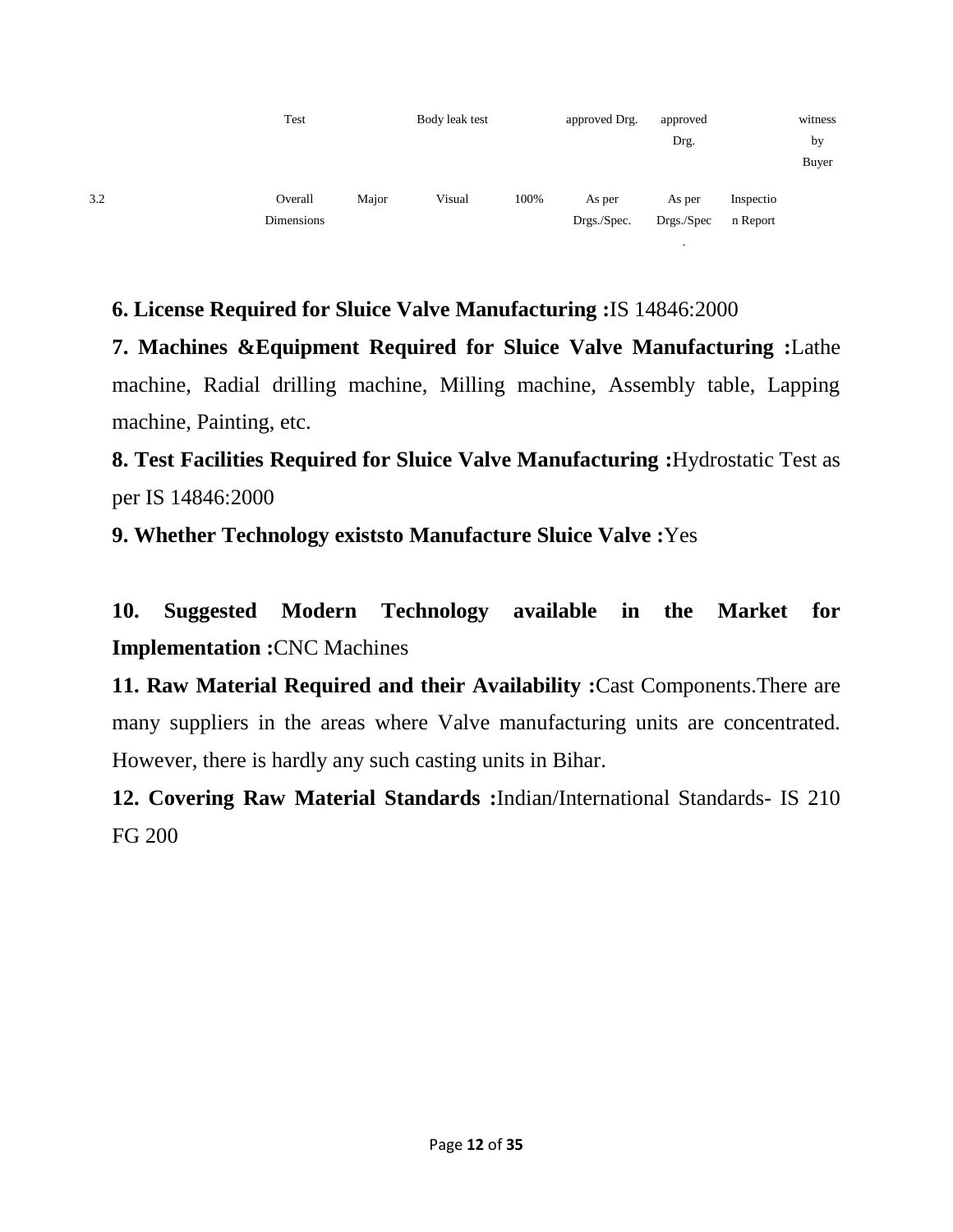## **PROJECT REPORT**

#### **1. INTRODUCTION**

Sluice Valves are used for control of flow of liquid. It is essential in water supply system. It regulates the flow of water and minimizes the wastage of water. The item is a reserved item at S.No. 257 in the List of Items Reserved for Purchase from MSEs which needs to be procured by CPSUs and Government Departments from the Indian MSEs only. This project report envisages the production of cast iron Sluice Valve. The product falls in water as well as waste water sector. Jal Jeevan Mission – HarGhar Jal of Government of India has created demands for this product in domestic market. Sluice valve may play very important role in making India "Atmanirbhar".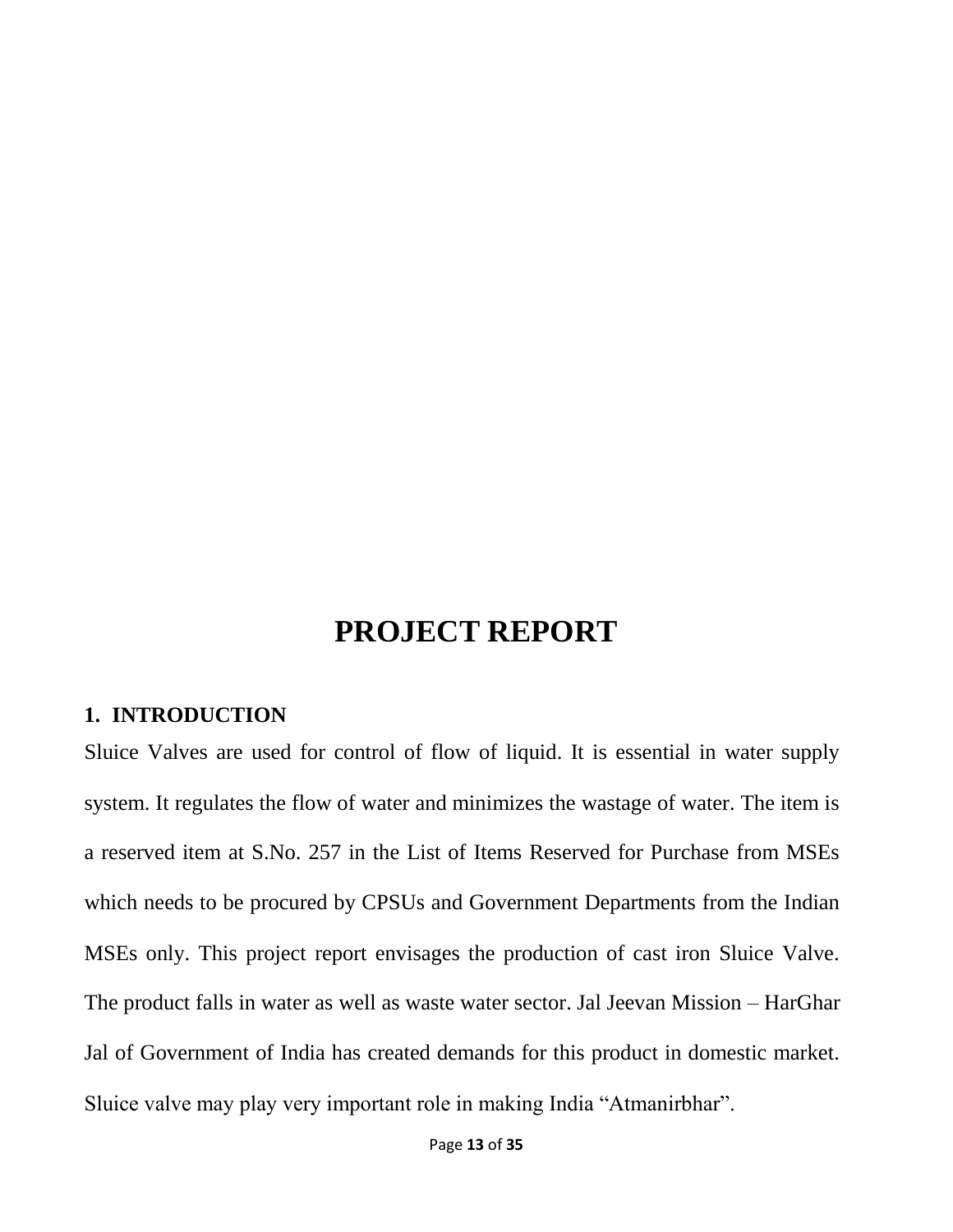

**Sluice Valve Diagram**

#### **2. MARKET POTENTIAL**

The demand of Sluice Valve is increasing in domestic market. Jal Jeevan Mission – HarGhar Jal of Government of India has created demands for this product in domestic market. Global market of Sluice valve is anticipated to rise at a considerable rate in near future. Industrialization and urbanization is likely to fuel the demand for Sluice valve in the coming years.

The COVID-19 pandemic has caused economic instability across various industries in the world. Hence imports and exports may face limitations. At present Sluice valve is mostly imported from China. MSEs may supply good quality of Sluice valves to the end users and play a role in reducing the import and become partner of "Atmanirbhar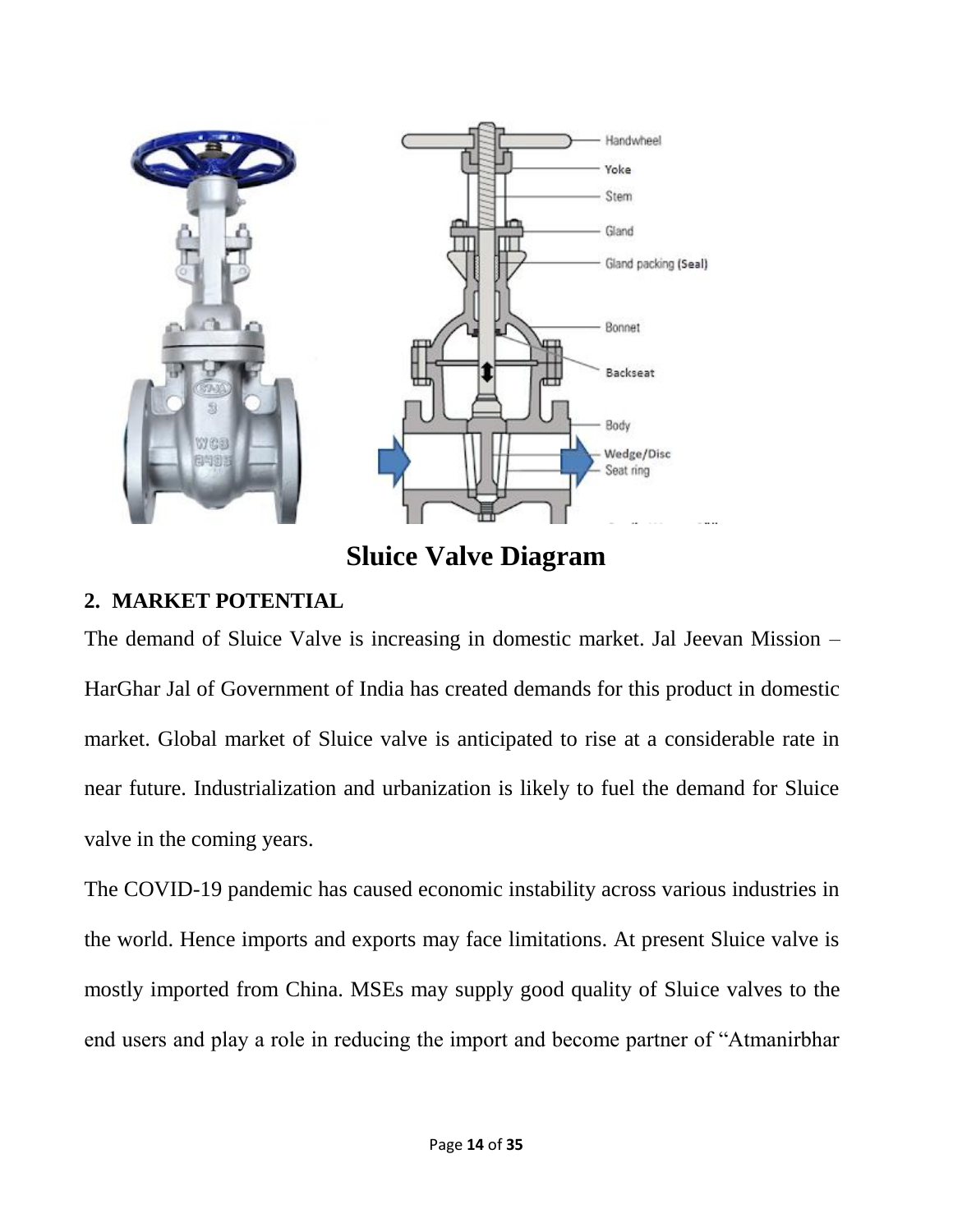Bharat". India is a low cost manufacturing country. Hence there is scope of exporting the item in various countries.

In domestic market the main customers of the product are Delhi Jal Board, Delhi Development Authority, Delhi State Industrial Development Authority, Water Works of various states, Buildingcontruction utilities, Industries, Drinking Water Departments, Sanitation Departments, etc.

#### **3. BASIS AND PRESUMPTIONS**

- 1. The unit will run on single shift basis @ 8 hrs per day & 300 days in a year.
- 2. The rate of interest on Bank Loan will be 11% p.a.
- 3. The repayment period is 6 years with one yearmoratorium.
- 4. The unit will utilize 60%, 70% & 80% capacity in the 1<sup>st</sup>,  $2^{nd}$ &3<sup>rd</sup> year respectively.
- 5. Labour charge as per Minimum Wages Act.
- 6. Cost of Plant & Machinery and Raw Materials may vary from place to place.
- 7. All projected financial statements for next five years may have variation from 5-10 % in actual practice.

#### **4. IMPLEMENTATION SCHEDULE**

| S.No. | Activities                                        | Duration |
|-------|---------------------------------------------------|----------|
|       | Project Report Preparation and Submission in Bank | 2 Weeks  |
| 2     | Sanction of Bank Loan                             | 3 Weeks  |
| 3     | Construction of Shade & Building                  | 4 Weeks  |
| 4     | Procurement of Fixed Assets, Electrification &    | 6 Weeks  |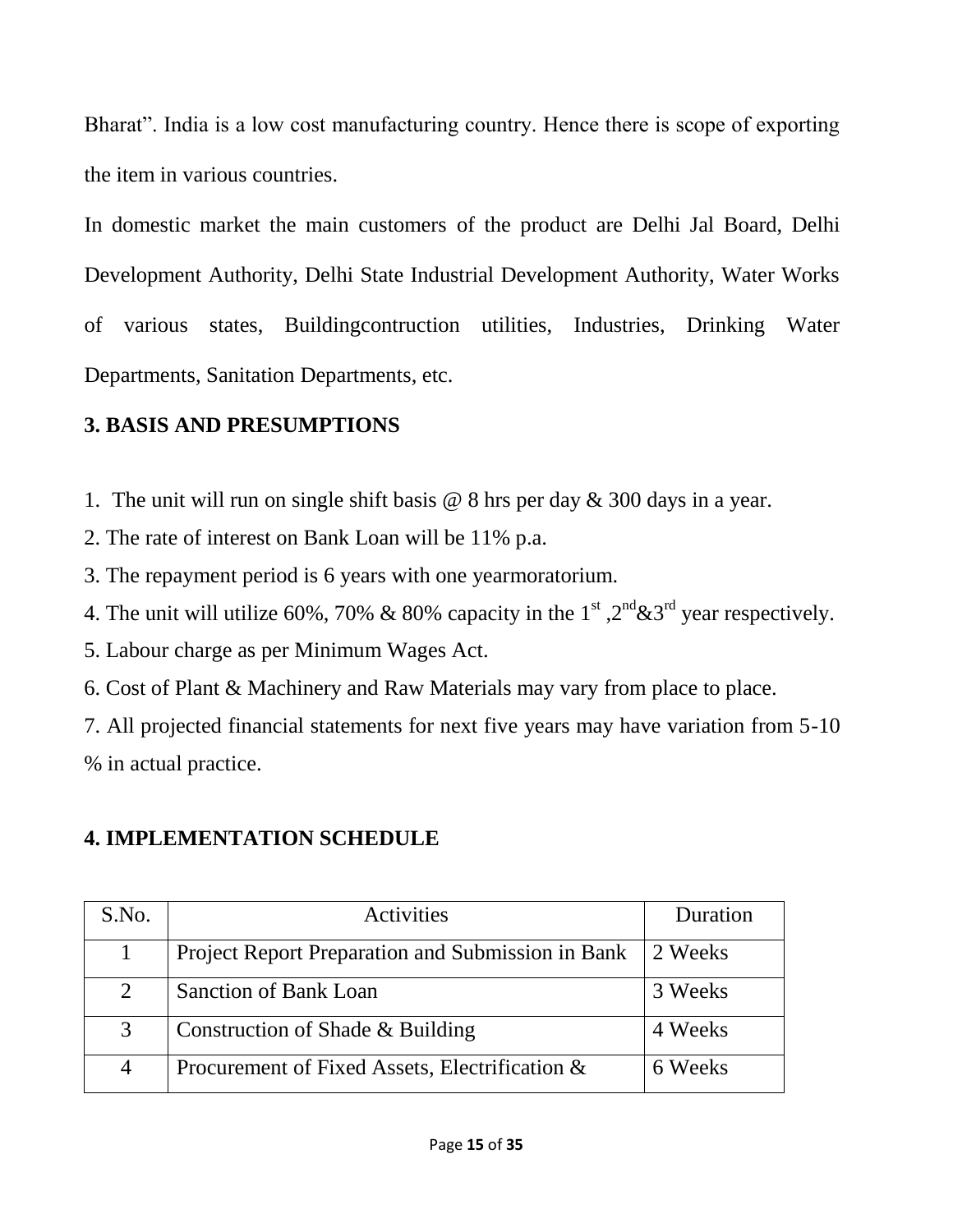|   | <b>Installations</b>                           |         |
|---|------------------------------------------------|---------|
| 5 | Arrangement of Raw material, Staffs and Labour | 3 Weeks |
| 6 | <b>Trial Production</b>                        | 3 Weeks |
|   | <b>Total Duration   21 Weeks</b>               |         |

#### **5. QUALITY STANDARDS**

Quality and Standards of Sluice Valve will be as per IS : 14846 : 2000. Product manufacturing license to be obtained from Bureau of Indian Standards before commencement of production. The product is to be manufactured as per the approved drawing of the customer.

#### **6. ANNUAL PRODUCTION CAPACITY**

At 100% Capacity : 6000 Nos.

1<sup>st</sup> Year at 60% Capacity : 3600 Nos.

 $2<sup>nd</sup>$  Year at 70% Capacity : 4200 Nos.

 $3<sup>rd</sup>$  at 80% Capacity : 4800 Nos.

4<sup>th</sup> Year at 80% Capacity : 4800 Nos.

5<sup>th</sup> Year at 80% Capacity : 4800 Nos.

#### **7. MOTIVE POWER REQUIREMENT : 45 KW**

#### **8. POLLUTION CONTROL**

The manufacture of Sluice Valve does not involve pollution. Hence it is very easy

to obtain No Objection from Pollution Control Board.

#### **9. ENERGY CONSERVATION**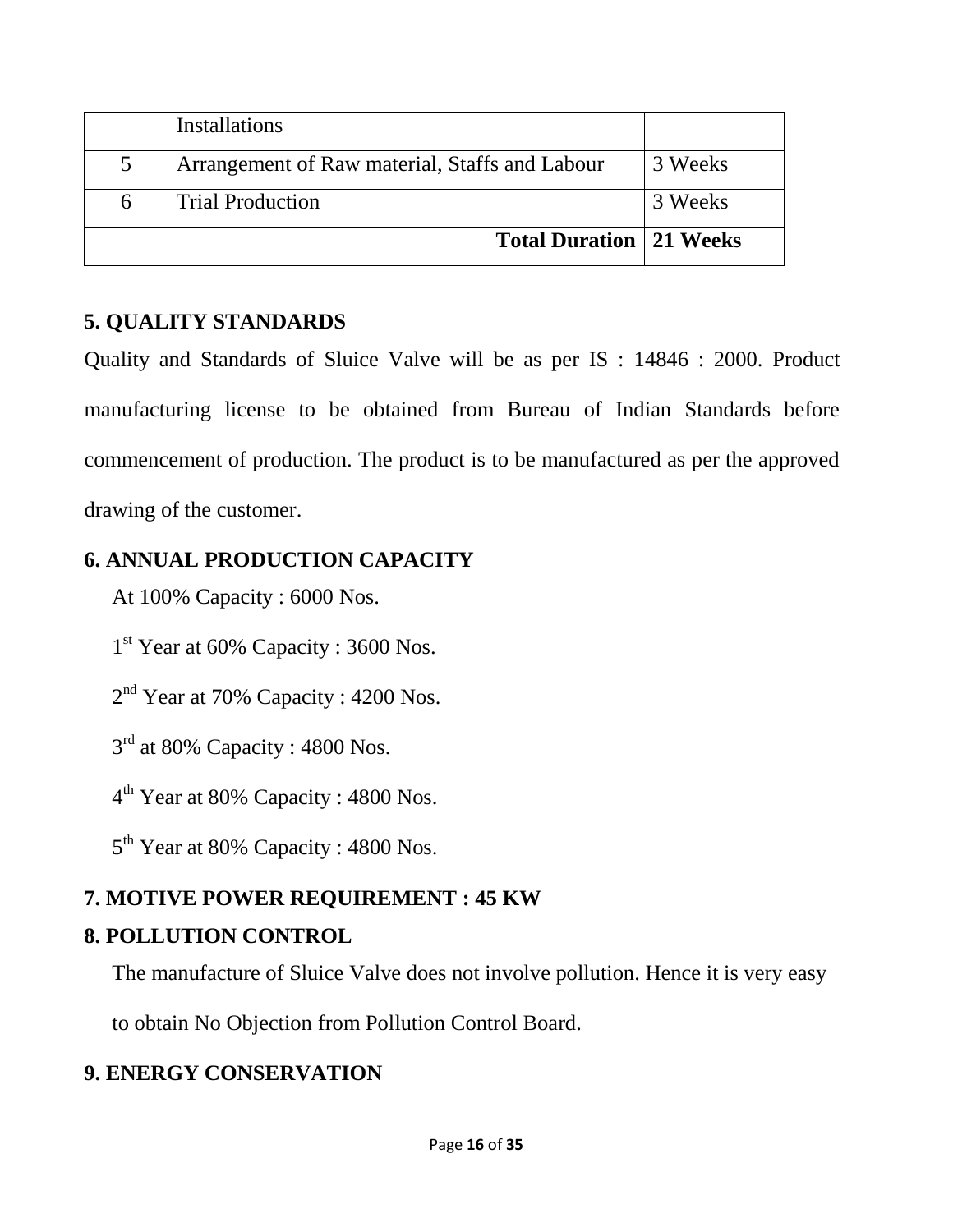Energy conservation is essential for any manufacturing unit to become more competitive in Global market. Following steps may be taken to implement energy conservation in the unit :-

- 1. The staffs/workers/management have to adjust their day to day behaviour.
- 2. Use smart power strips.
- 3. Energy efficient machineries and appliances need to be purchased.
- 4. Unit must have Energy Management System.
- 5. Preventive maintenance of machines will help in making the unit energy efficient.

#### **10. MANUFACTURING PROCESS FLOW CHART**



Page **17** of **35**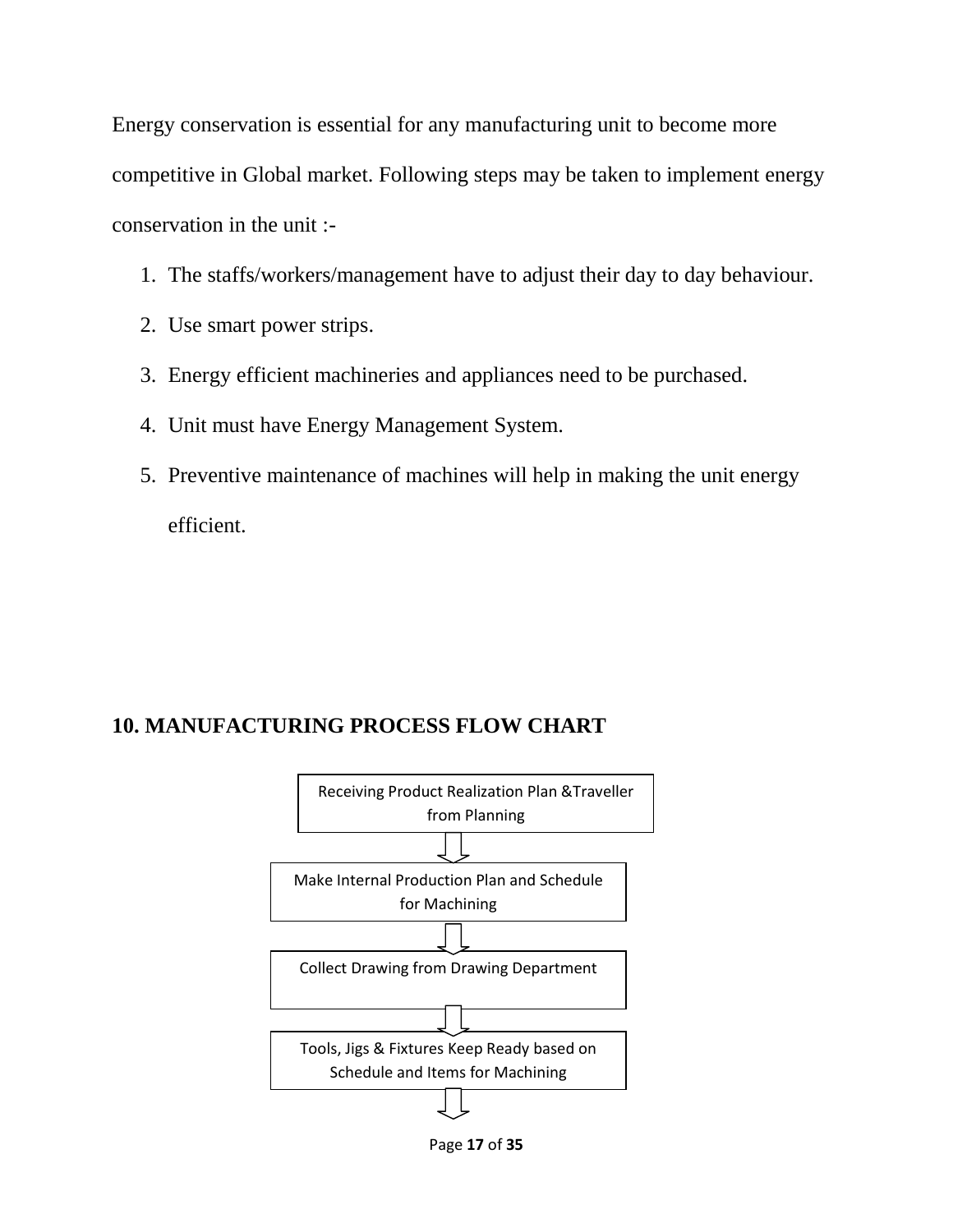

#### **11. PLANT LOCATION & LAYOUT**

Following points must be kept in mind while selecting plant location and layout:-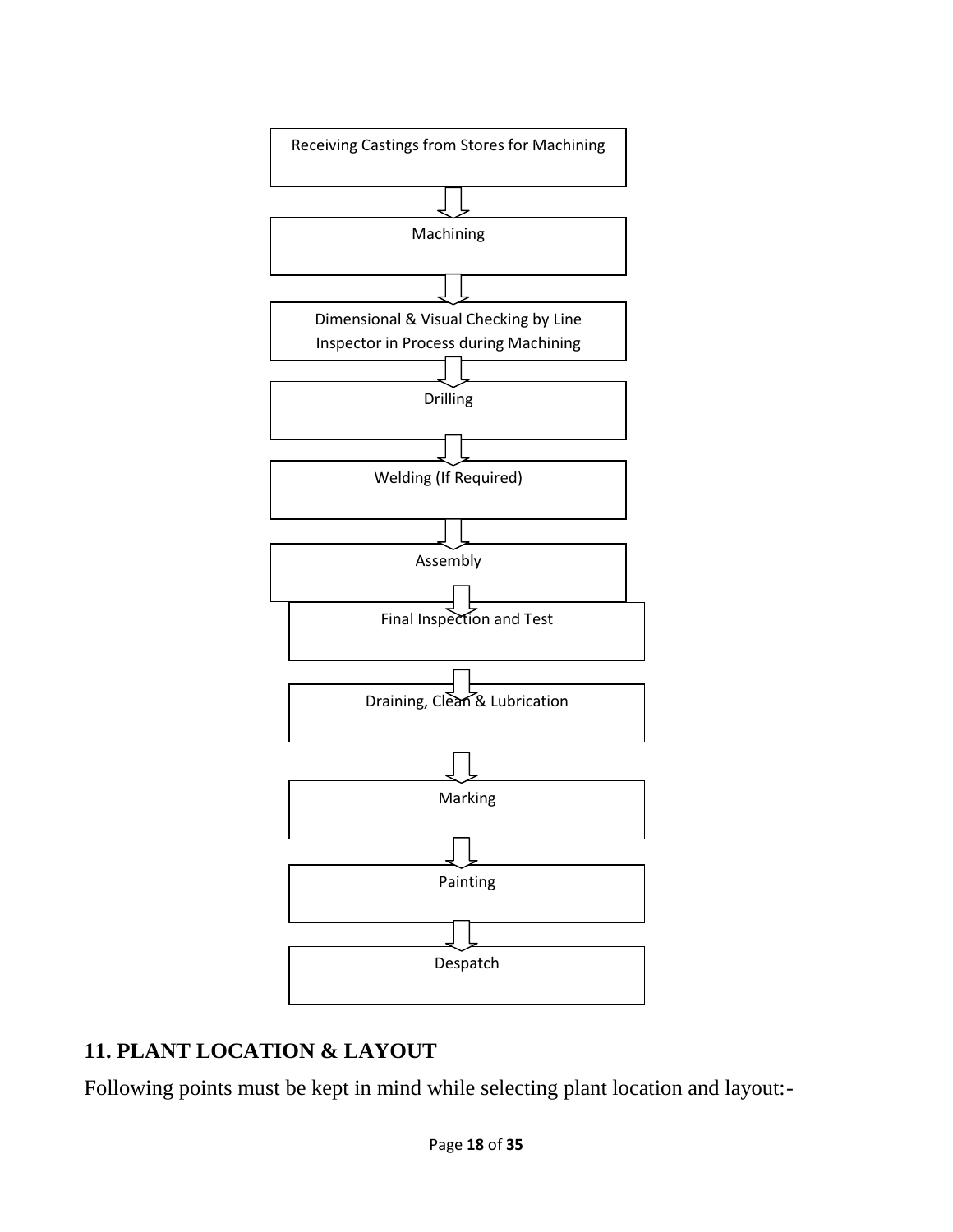- 1. The unit should be located near foundry cluster/units to get the smooth and regular supply of castings.
- 2. All infrastructure facilities should be available, particularly road, electricity and connectivity.
- 3. Banks and other Financial Institutions must be located within 50 Km radius.
- 4. Spacing of Machines and Equipment should be in sequence.
- 5. Start and End operation should be connected with raw material depot and finished good store.
- 6. Internal roads required for free movement of materials.

## **12. FINANCIAL ASPECTS**

## **12.1 FIXED CAPITAL**

## **A. Land & Building**

| <b>Total Area</b>                         | 25,000 Square Feet      |
|-------------------------------------------|-------------------------|
|                                           | Rs                      |
| Shed: $60'X40' = 2400$ Sq. Ft. @ Rs 500/- |                         |
|                                           | 12,00,000               |
| Building: $30'X20' = 600$ Sq. Ft. @ 1000  | R <sub>s</sub> 6,00,000 |
| Other Civil Constructions : L.S           | Rs 2,00,000             |
| <b>Total</b>                              | Rs20,00,000             |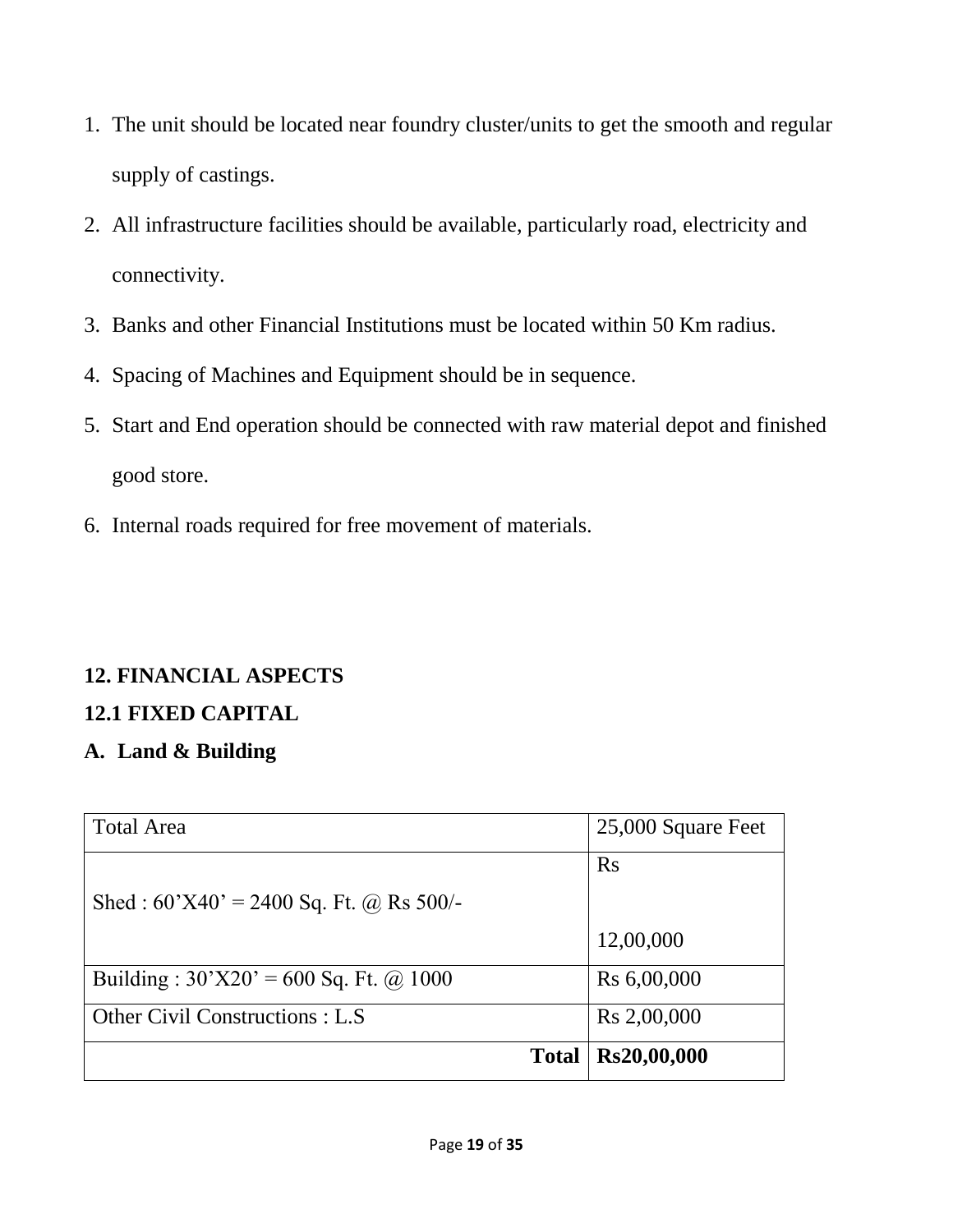## **B. Machines &Equipments**

| S.No.          | <b>Description</b>                     | Indigenius/     | Qty.         | <b>Amount</b> |
|----------------|----------------------------------------|-----------------|--------------|---------------|
|                |                                        | <b>Imported</b> |              | (Rs)          |
| $\mathbf{1}$   | CNC Centre Lathe Heavy Duty,           | Ind             | $\mathbf{1}$ | 12,00,000     |
|                | Centre to Centre distance -            |                 |              |               |
|                | 1000mm, Centre height – 260mm          |                 |              |               |
|                | complete with all accessories          |                 |              |               |
| $\overline{2}$ | CNC Centre Lathe Medium Duty,          | Ind             | $\mathbf{1}$ | 10,00,000     |
|                | Centre to Centre distance -            |                 |              |               |
|                | 1000mm, Centre height - 260mm          |                 |              |               |
|                | complete with all accessories          |                 |              |               |
| $\overline{3}$ | Radial Drilling Machine Medium         | Ind             | 1            | 4,00,000      |
|                | Duty, Capacity $-32$ mm complete       |                 |              |               |
|                | with all accessories                   |                 |              |               |
| 4              | Universal Milling Machine,             | Ind             | 1            | 8,00,000      |
|                | Working surface 850x200x380mm          |                 |              |               |
|                | complete with all accessories          |                 |              |               |
| 5              | Drilling Machine, Capacity – 20mm      | Ind             | $\mathbf{1}$ | 1,00,000      |
| 6              | D.E Bench Grinder, 200mm Wheel         | Ind             | $\mathbf{1}$ | 1,00,000      |
|                | dia with all accessories               |                 |              |               |
| $\overline{7}$ | Lapping Machine, Working surface       | Ind             | $\mathbf{1}$ | 3,00,000      |
|                | - 900mm with all accessories           |                 |              |               |
| 8              | <b>Hand Cutters/Pneumatic Grinders</b> | Ind             | L.S          | 1,00,000      |
| 9              | D.G Set, 30 KVA                        | Ind             | $\mathbf{1}$ | 10,00,000     |
|                |                                        |                 | Total        | 50,00,000     |
|                |                                        |                 | GST @ 18%    | 9,00,000      |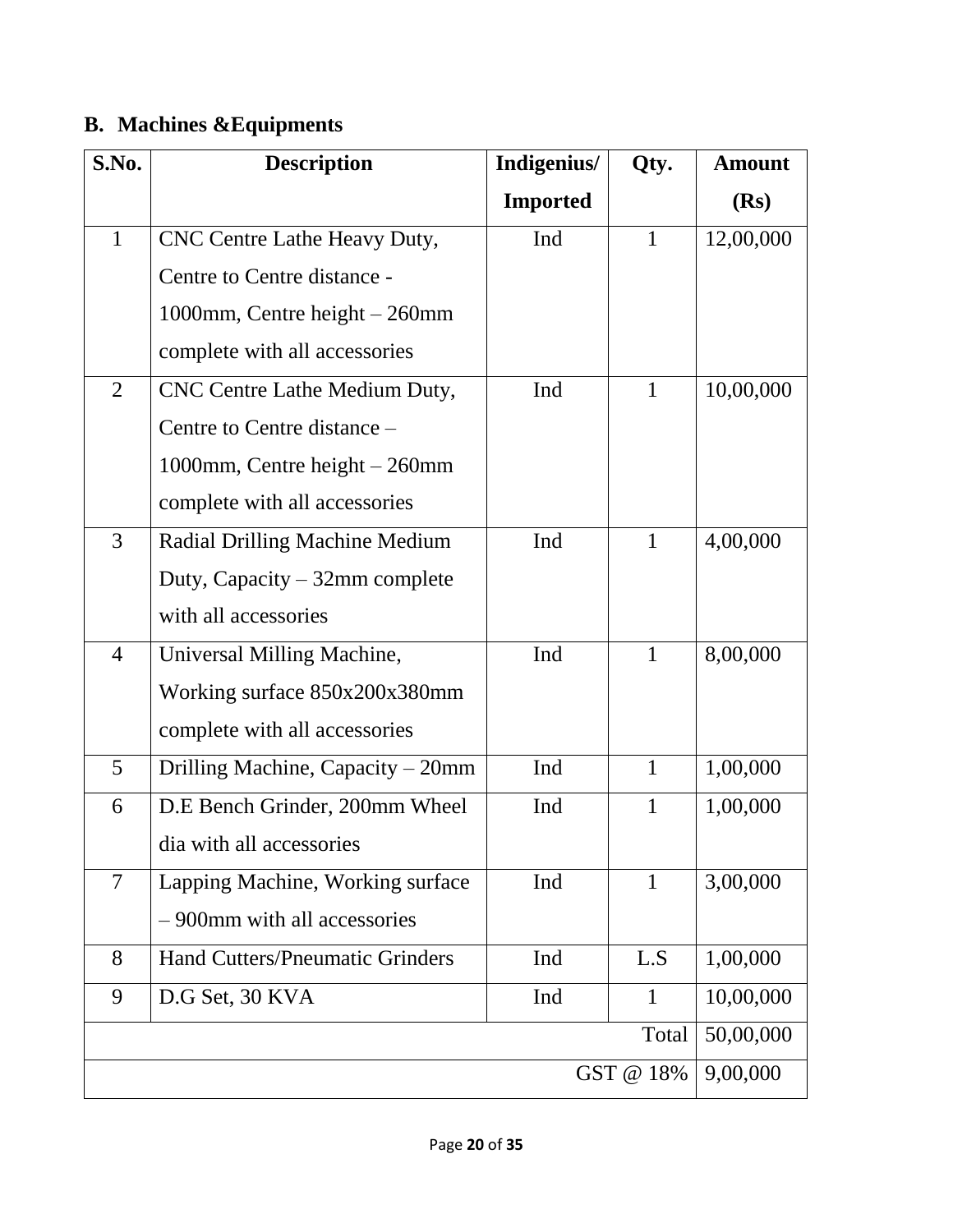| Transportation, Installations & Electrifications @ 10% |          |
|--------------------------------------------------------|----------|
|                                                        | 5,00,000 |
| <b>Grand Total   64,00,000</b>                         |          |

## **C. Testing Equipment**

| S.No.          | <b>Description</b>         | <b>Indigenius/Imported</b> | Quantity     | <b>Amount</b> |
|----------------|----------------------------|----------------------------|--------------|---------------|
|                |                            |                            |              | (Rs)          |
| $\mathbf{1}$   | Measuring                  | Ind                        | L.S          | 1,50,000      |
|                | Equipment, Guage&          |                            |              |               |
|                | Weighing Machine,          |                            |              |               |
|                | etc.                       |                            |              |               |
| $\overline{2}$ | Hydraulic Pressure         | Ind                        | $\mathbf{1}$ | 50,000        |
|                | <b>Testing Machine,</b>    |                            |              |               |
|                | 1000 PSI                   |                            |              |               |
| $\overline{3}$ | <b>Body/Flange Testing</b> | Ind                        | L.S          | 50,000        |
|                | Facility                   |                            |              |               |
| $\overline{4}$ | <b>Universal Testing</b>   | Ind                        | 1 No.        | 4,00,000      |
|                | Machine                    |                            |              |               |
| 5              | <b>Chemical Analysis</b>   | Ind                        |              | 1,50,000      |
|                | Equipment                  |                            |              |               |
| 6              | Mettalographic             | Ind                        |              | 1,00,000      |
|                | <b>Testing Lab</b>         |                            |              |               |
|                |                            |                            | <b>Total</b> | 9,00,000      |

## **D. Miscellaneous Fixed Assets**

| Indigenius/Imported   Quantity   Amount<br>S.No.<br><b>Description</b> |
|------------------------------------------------------------------------|
|------------------------------------------------------------------------|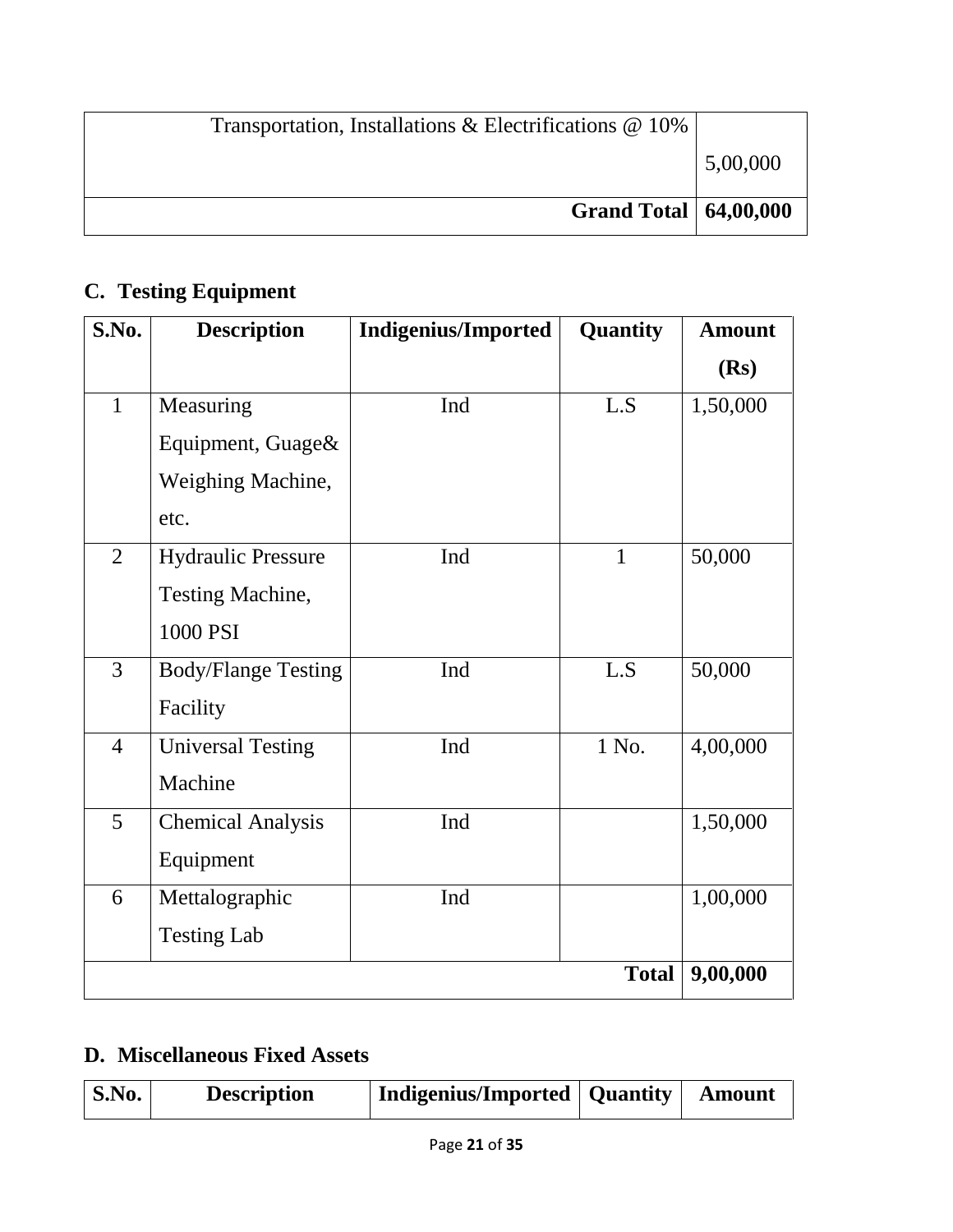|                |                         |     |              | (Rs)     |
|----------------|-------------------------|-----|--------------|----------|
|                | Fixtures/Jigs           | Ind | L.S          | 50,000   |
| 2              | Office                  | Ind | L.S          | 1,00,000 |
|                | Equipment/Working       |     |              |          |
|                | <b>Benches</b>          |     |              |          |
| 3              | <b>Office Furniture</b> | Ind | L.S          | 1,00,000 |
| $\overline{4}$ | Miscellaneous Tools     | Ind | L.S          | 50,000   |
|                |                         |     | <b>Total</b> | 3,00,000 |

## **E. Preliminary & Preoperative Expenses**

| S.No.          | <b>Description</b>      | <b>Amount</b> (Rs) |
|----------------|-------------------------|--------------------|
| 1              | License Fee             | 50,000             |
| $\overline{2}$ | <b>Registration Fee</b> | 40,000             |
| $\overline{3}$ | Legal Fee               | 40,000             |
| $\overline{4}$ | <b>Security Deposit</b> | 40,000             |
| 5 <sup>5</sup> | <b>DPR</b> Preparation  | 25,000             |
| 6              | Conveyance              | 25,000             |
| 7              | Clearances & Permission | 50,000             |
| 8              | Miscellaneous Expenses  | 30,000             |
|                | <b>Total</b>            | 3,00,000           |

## **Total Fixed Capital**

| S.No. | <b>Description</b> | <b>Amount</b> (Rs)<br>in Lakh) |
|-------|--------------------|--------------------------------|
|       | Land $&$ Building  |                                |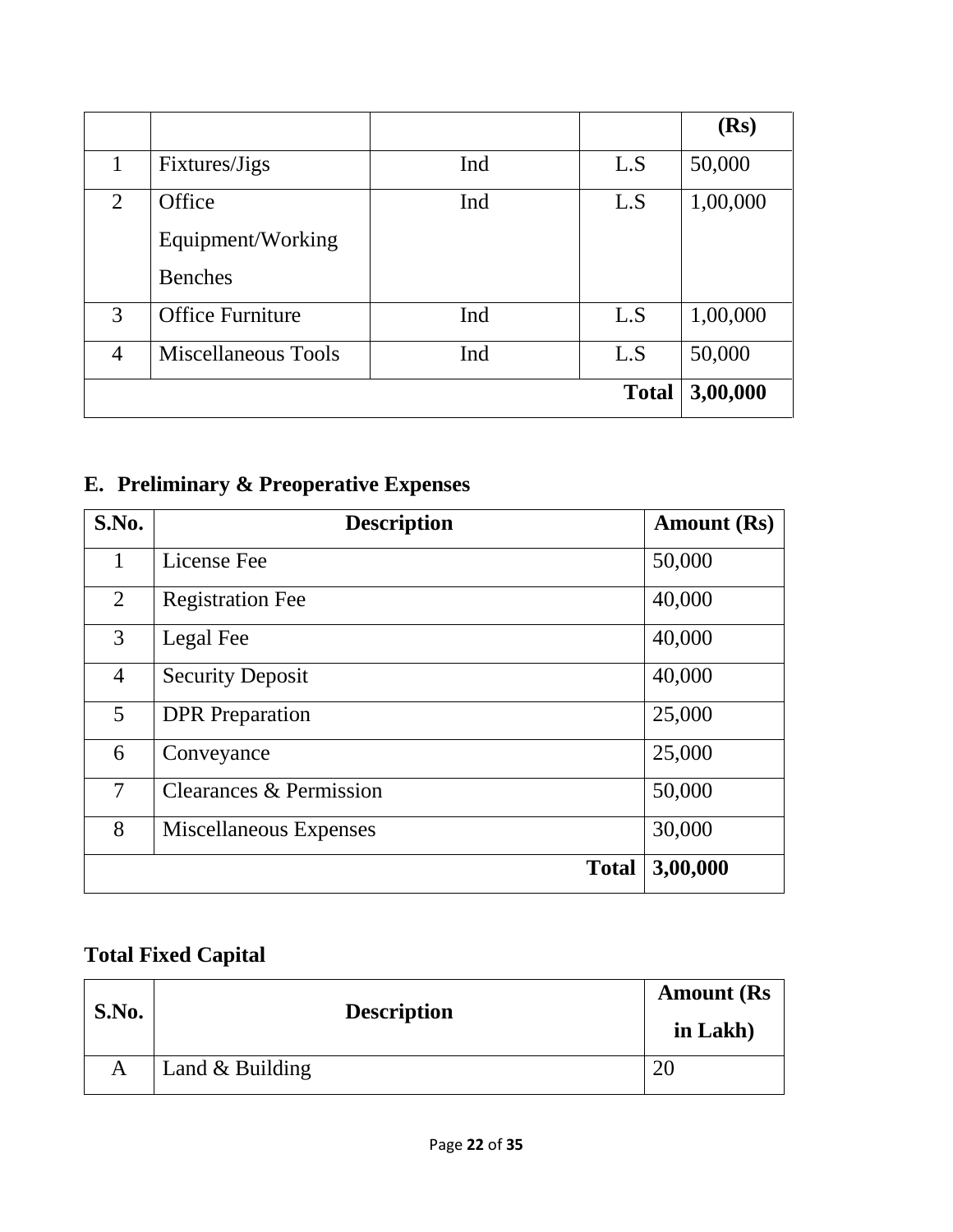| B             | Machines & Equipments               | 64 |
|---------------|-------------------------------------|----|
| $\mathcal{C}$ | <b>Testing Equipment</b>            |    |
|               | <b>Miscellaneous Fixed Assets</b>   |    |
| E             | Preliminary & Preoperative Expenses |    |
|               | <b>Total</b>                        | 99 |

#### **12.2 WORKING CAPITAL**

#### **A. Raw Materials (Per month)**

| S.No. | <b>Particulars</b>       | <b>Indigenius/Imported</b> | Quantity     | <b>Amount</b> |
|-------|--------------------------|----------------------------|--------------|---------------|
|       |                          |                            |              | (Rs)          |
| 1     | C.I Sluice Valve         | Ind                        | 38 MT @      | 38,00,000     |
|       | Casting                  |                            | Rs 100/Kg    |               |
| 2     | Spindle, Nut Bolt,       | Ind                        | L.S          | 17,00,000     |
|       | Bonnet, Sealing          |                            |              |               |
|       | Gaskets, Chemicals,      |                            |              |               |
|       | Other components as      |                            |              |               |
|       | per BIS Standards        |                            |              |               |
| 3     | <b>Other Consumables</b> | Ind                        | L.S          | 20,000        |
|       |                          |                            | <b>Total</b> | 55,20,000     |

## **B. Salary & Wages (Per month)**

| S.No. | <b>Particulars</b>    | Quantity  | <b>Amount</b> (Rs) |
|-------|-----------------------|-----------|--------------------|
|       | Manager               | $01$ No.  | 36,000             |
| 2     | Supervisor            | $01$ No.  | 20,000             |
| 3     | <b>Skilled Worker</b> | $04$ Nos. | 60,000             |
|       | Helper                | 06 Nos.   | 48,000             |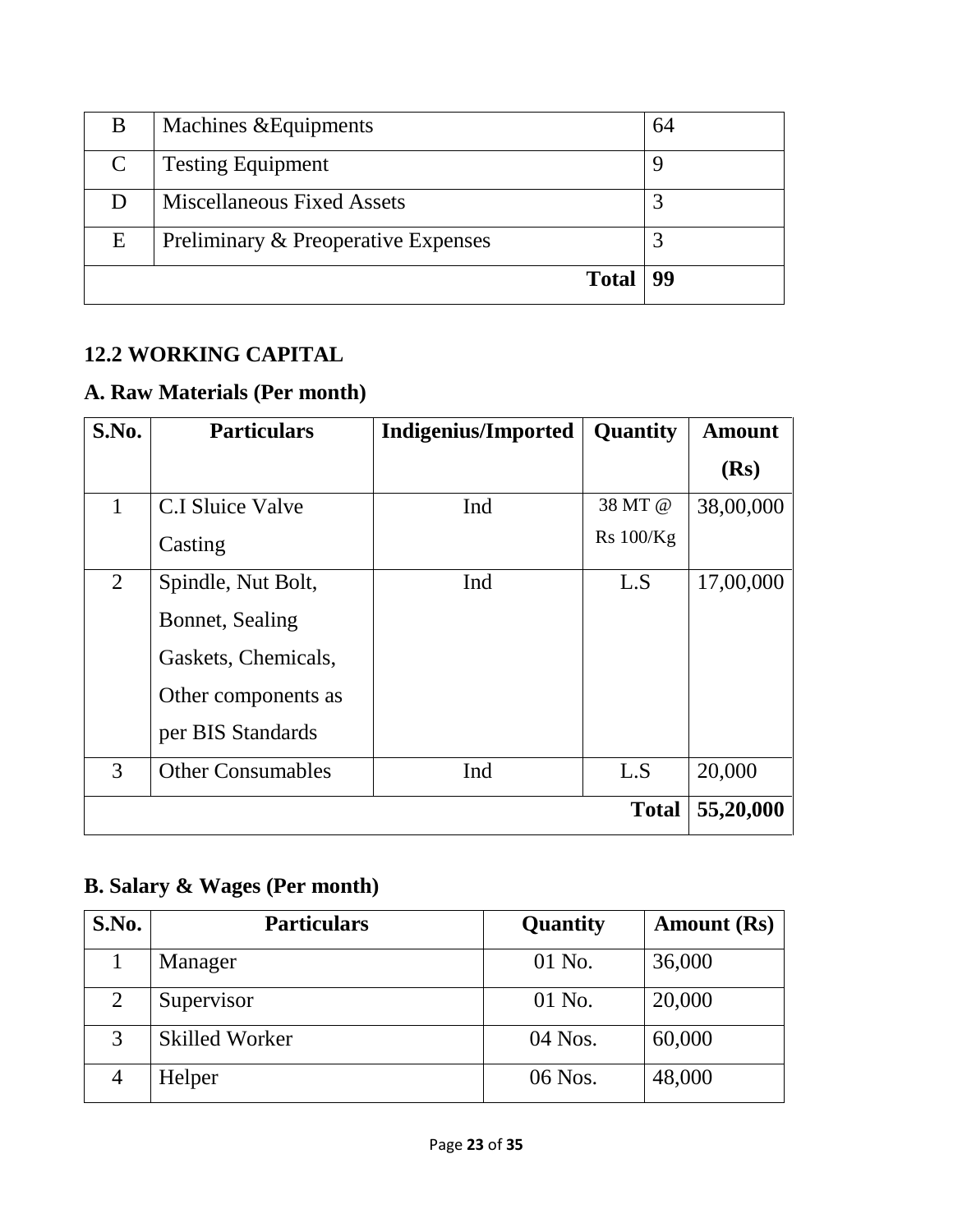|                                    | Peon cum Watchman    | $02$ Nos. | 15,000           |
|------------------------------------|----------------------|-----------|------------------|
| 6                                  | Clerk cum Accountant | 01 No.    | 15,000           |
|                                    |                      |           | Total   1,94,000 |
| Pre-requisites (Approx.) $ 32,000$ |                      |           |                  |
| <b>Total</b>                       |                      | 2,26,000  |                  |

## **C. Utilities (Per month)**

| S.No.         | <b>Description</b>                | <b>Amount</b> (Rs) |
|---------------|-----------------------------------|--------------------|
|               | Power, 4500 KWH @ Rs 9.5 per Unit | 42,750             |
| $\mathcal{D}$ | Water                             | 2,250              |
|               | <b>Total</b>                      | 45,000             |

## **D. Other Contingent Expenses (Per month)**

| S.No.          | <b>Description</b>        | <b>Amount</b> (Rs) |
|----------------|---------------------------|--------------------|
|                | Transportation            | 70,000             |
| $\overline{2}$ | Telephone/Internet        | 2,000              |
| 3              | Repair & Maintenance      | 5,000              |
| 4              | Insurance                 | 4,000              |
| 5              | Marketing & Advertisement | 10,000             |
| 6              | Postage/Stationery        | 3,000              |
| 7              | Miscellaneous Expenses    | 6,000              |
|                | <b>Total</b>              | 1,00,000           |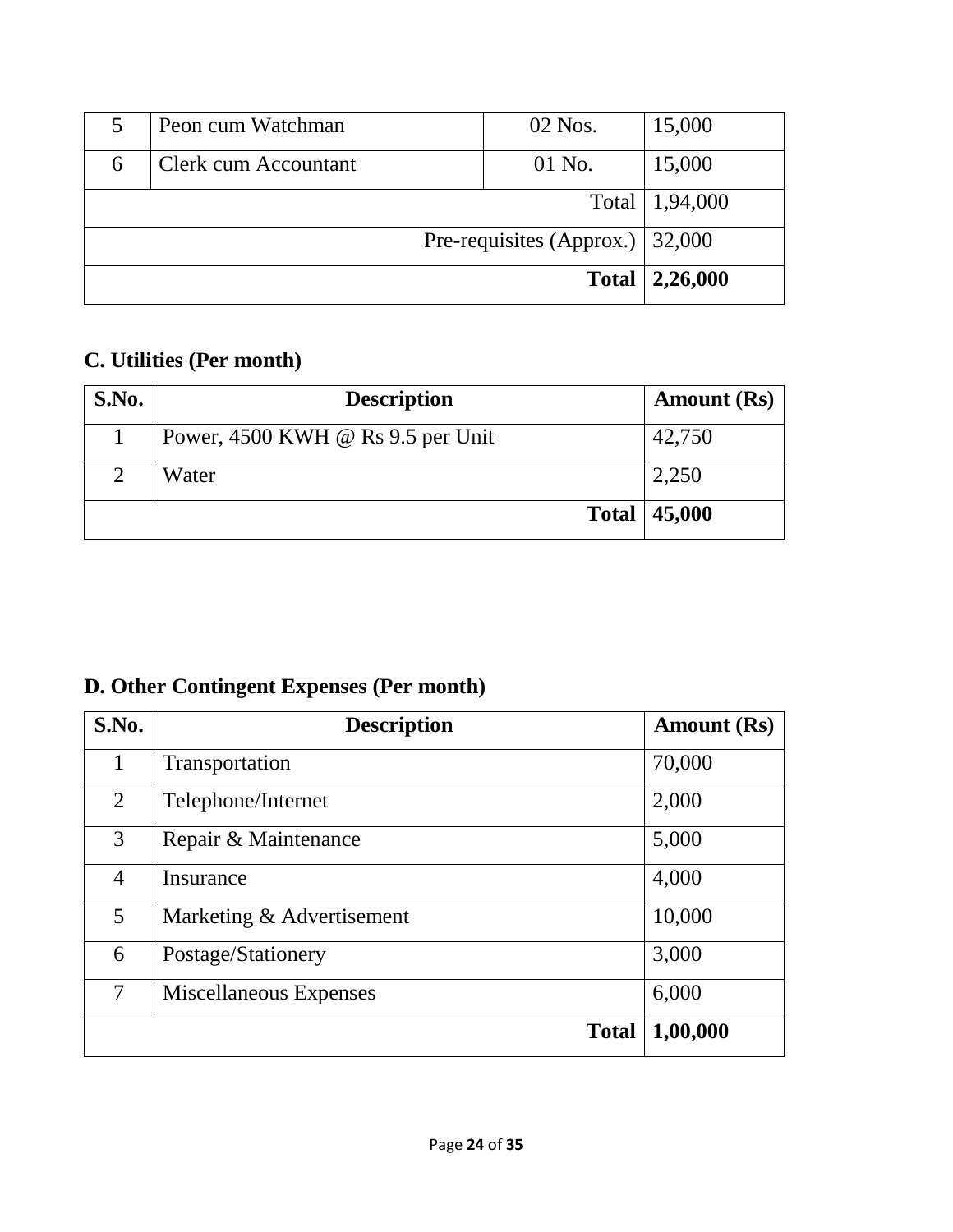## **E. Inventory in Pipeline (Per month)**

| S.No.                       | <b>Description</b>                | <b>Amount</b> (Rs) |
|-----------------------------|-----------------------------------|--------------------|
|                             | Work in Process for One Week      | 15,00,000          |
| $\mathcal{D}_{\mathcal{L}}$ | Finished Goods Stock for One Week | 18,00,000          |
| $\mathcal{R}$               | Bills Receivables for One Week    | 20,00,000          |
|                             | <b>Total</b>                      | 53,00,000          |

#### **Total Working Capital (Per month)**

| <b>S.No.</b>  | <b>Description</b>               | <b>Amount (Rs</b><br>in Lakh) |
|---------------|----------------------------------|-------------------------------|
| A             | <b>Raw Materials</b>             | 55.20                         |
| B             | Salary & Wages                   | 2.26                          |
| $\mathcal{C}$ | <b>Utilities</b>                 | 0.45                          |
| D             | <b>Other Contingent Expenses</b> |                               |
| D             | Inventory in Pipeline            | 53                            |
|               | <b>Total</b>                     | 112                           |

## **Means of Finance of Working Capital (Per month)**

| S.No. | <b>Description</b>                   | <b>Amount</b> (Rs<br>in Lakh) |
|-------|--------------------------------------|-------------------------------|
| A     | Promoter's Contribution $\omega$ 25% | 28                            |
| B     | <b>Cash Credit Loan</b>              | 84                            |
|       | <b>Total</b>                         | <b>112</b>                    |

#### **12.3 TOTAL PROJECT COST**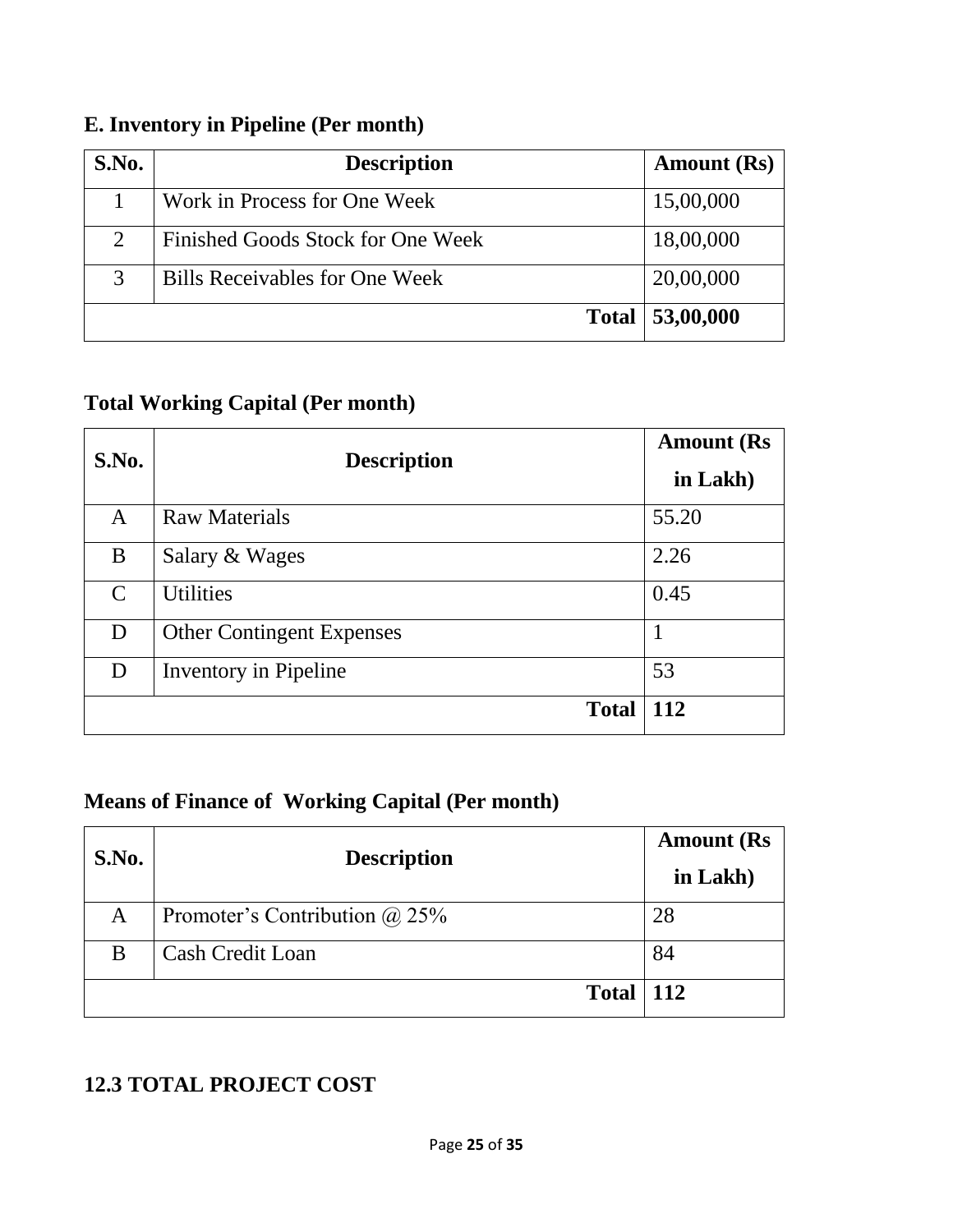#### **A. Total Project Cost\***

| S.No. | <b>Description</b>           | <b>Amount</b> (Rs<br>in Lakh) |
|-------|------------------------------|-------------------------------|
|       | <b>Fixed Capital</b>         | 99                            |
| 2     | Working Capital Margin @ 25% | 28                            |
| 3     | Contingencies (Approx.)      | 3                             |
|       | <b>Total</b>                 | <b>130</b>                    |

\* In Bankable Project Report (DPR) only Working Capital Margin along with Fixed Capital & Contingencies are taken in calculation for Project Cost as per norms.

#### **B. Means of Finance**

| S.No.          | <b>Description</b>                       |            |  |  |
|----------------|------------------------------------------|------------|--|--|
|                | Promoter's Contribution $(a)$ 25%        | 32.50      |  |  |
| $\overline{2}$ | MSME Capital Subsidy/Other Subsidy @ 15% | 10.50      |  |  |
| 3              | Term Loan                                | 87         |  |  |
|                | <b>Total</b>                             | <b>130</b> |  |  |

#### **12.4 FINANCIAL ANALYSIS**

#### **A. Annual Cost of Production**

| S.No.<br><b>Particulars</b> | Monthly Cost $(Rs   Annual Cost (Rs$ |  |
|-----------------------------|--------------------------------------|--|
|-----------------------------|--------------------------------------|--|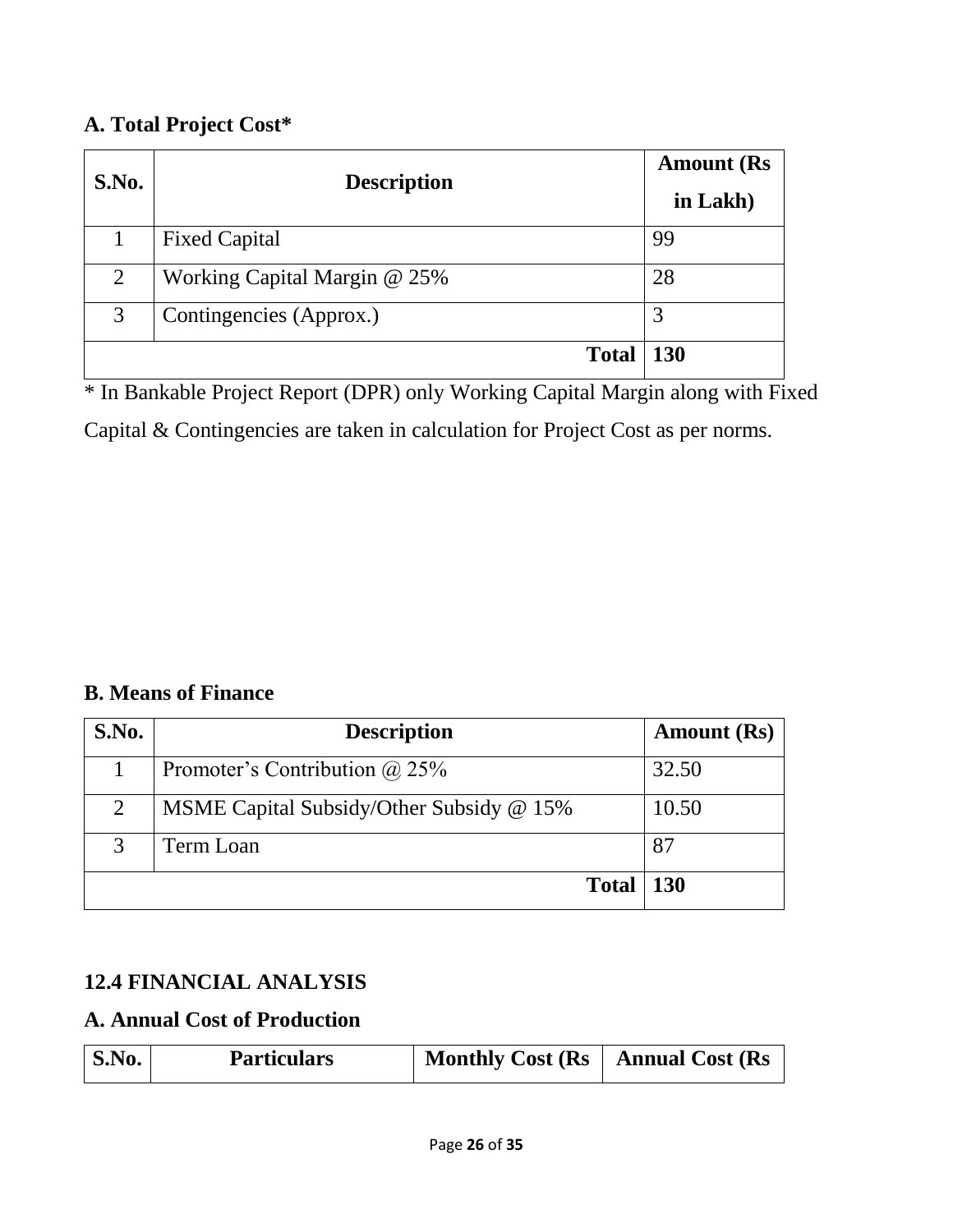|                |                                  | in Lakh)           | in Lakh) |
|----------------|----------------------------------|--------------------|----------|
| 1              | <b>Raw Materials</b>             | 55.20x12           | 662.40   |
| $\overline{2}$ | Salary & Wages                   | 2.26x12            | 27.12    |
| 3              | <b>Utilities</b>                 | 0.45x12            | 5.40     |
| $\overline{4}$ | <b>Other Contingent Expenses</b> | 1x12               | 12       |
| 5              | Depreciation                     | 20.00x5%           | 1        |
|                |                                  | 76.00x10\%<br>7.60 |          |
| 6              | <b>Interest</b>                  | 87.00x10%          | 8.70     |
|                |                                  | 84.00x11%          | 9.24     |
|                |                                  | <b>Total</b>       | 733.46   |

## **B. Annual Turn Over**

| <b>S.No.</b>   | <b>Particulars</b>   | Quantity        | <b>Amount (Rs in</b> |  |
|----------------|----------------------|-----------------|----------------------|--|
|                |                      |                 | Lakh)                |  |
| 1              | Sale of Sluice Valve | 1,500 Unit @ Rs |                      |  |
|                | (Large)              | 26,000          | 390                  |  |
| $\overline{2}$ | Sale of Sluice Valve | 2,000 Unit @ Rs | 340                  |  |
|                | (Medium)             | 17,000          |                      |  |
| 3              | Sale of Sluice Valve | 1,300 Unit @    | 130                  |  |
|                | (Small)              | 10,000          |                      |  |
| 4              | Sale of Scrap        | L.S             | 15                   |  |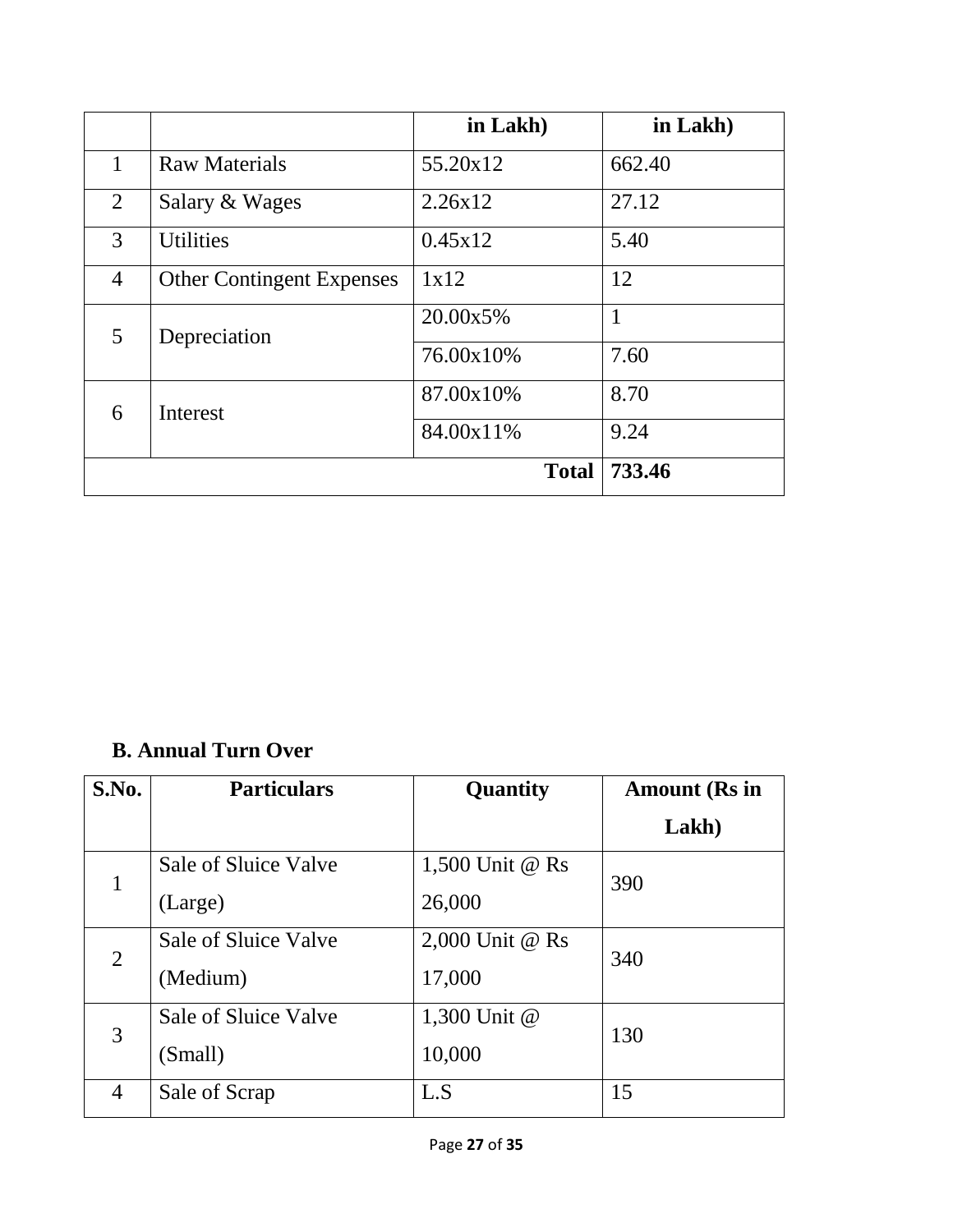| Total<br>1 Juan | 875 |
|-----------------|-----|
|                 |     |

#### **C. Annual Profit**

| S.No.          | <b>Description</b>               | <b>Amount (Rs in Lakhs)</b> |
|----------------|----------------------------------|-----------------------------|
| 1              | <b>Annual Turn Over</b>          | 875                         |
| $\overline{2}$ | <b>Annual Cost of Production</b> | 733.46                      |
| 3              | <b>Annual Gross Profit</b>       | 141.54                      |
| 4              | <b>Annual Selling Expenses</b>   | 51.54                       |
| 5              | <b>Annual Operating Profit</b>   | 90                          |
| 6              | Annual Income Tax for MSEs       | 27                          |
|                | <b>Annual Net Profit</b>         | 63                          |

## **D. Annual Rate of Return (R.O.R)**

| S.No.                                                                                      | <b>Description</b>              | <b>Amount (Rs in Lakhs)</b> |
|--------------------------------------------------------------------------------------------|---------------------------------|-----------------------------|
|                                                                                            | <b>Annual Net Profit</b>        | 63                          |
| 2                                                                                          | <b>Total Capital Investment</b> | 130                         |
| Annual Rate of Return $= \{(\text{Annual Net})\}$<br>Profit)*100}/Total Capital Investment |                                 | 48.46%                      |

## **E. Break Even Point (B.E.P)**

| S.No.             | <b>Description</b> | <b>Amount (Rs in Lakhs)</b> |
|-------------------|--------------------|-----------------------------|
| <b>Fixed Cost</b> |                    |                             |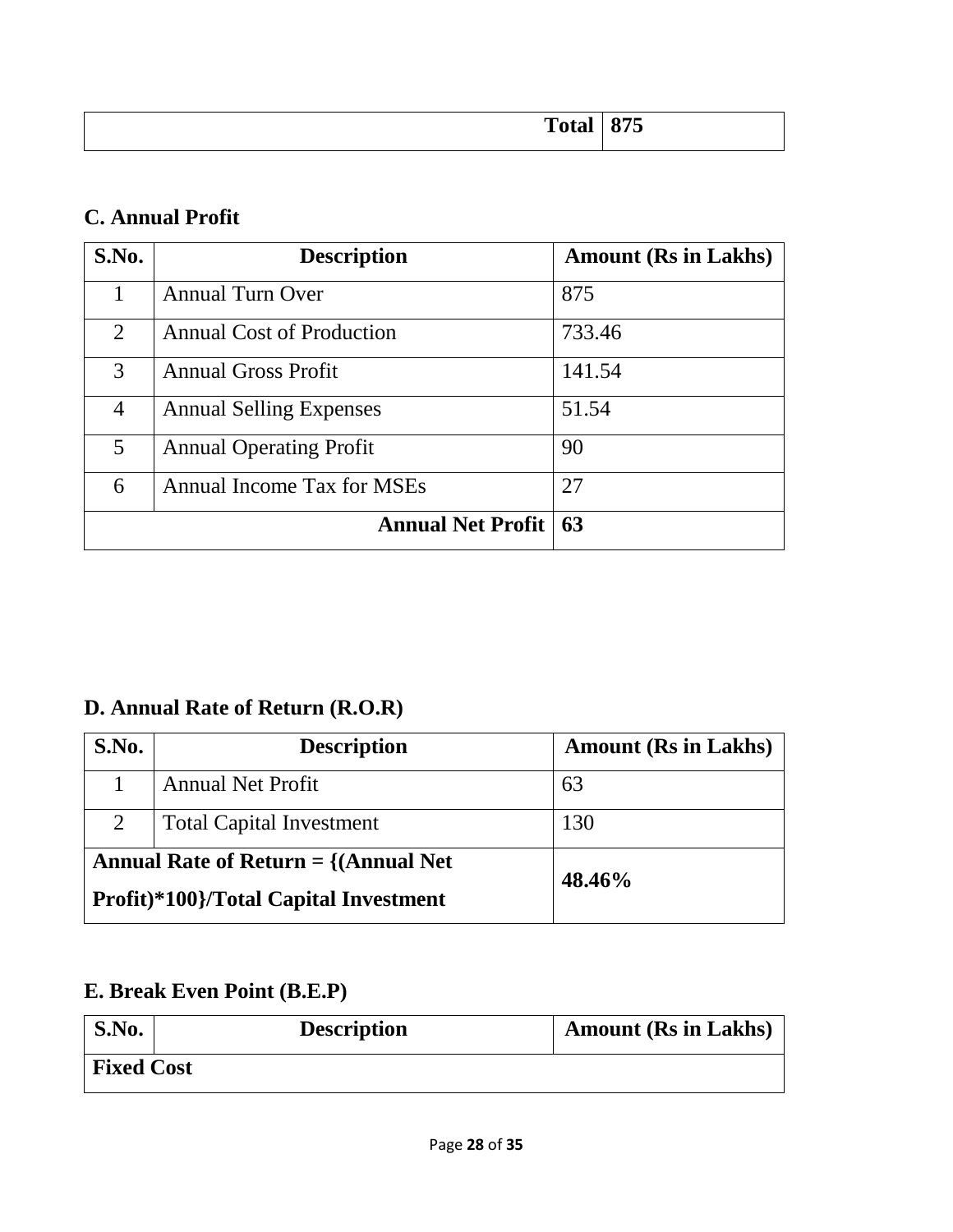|                                                                                                         | <b>Total Annual Depreciation</b>                   | 8.60   |
|---------------------------------------------------------------------------------------------------------|----------------------------------------------------|--------|
| 2                                                                                                       | <b>Total Annual Interest on Term Loan</b>          | 8.70   |
| 3                                                                                                       | 40% of Annual Salary & Wages and Other<br>Expenses | 15.65  |
|                                                                                                         | Total Fixed Cost   32.95                           |        |
| <b>Break Even Point(B.E.P)</b> = $\{(\text{Fixed Cost})\}$<br>$*100$ / {Fixed Cost + Net Annual Profit} |                                                    | 34.35% |

#### **F. Loan Repayment Schedule**

| <b>Term Loan Amount</b>                   |                  |                   | 87      |                               |  |
|-------------------------------------------|------------------|-------------------|---------|-------------------------------|--|
| <b>Repayment Period</b>                   |                  |                   | 6 Years |                               |  |
| <b>Annual Principal Instalment Amount</b> |                  |                   | 14.50   |                               |  |
| <b>Annual Rate of Interest</b>            |                  |                   | 10%     |                               |  |
| <b>Moratorium Period</b>                  |                  |                   | 1 Year  | <b>EMI</b><br><b>Interest</b> |  |
| <b>Repayment Schedule</b>                 |                  |                   |         |                               |  |
| Year                                      | <b>Term Loan</b> | <b>Instalment</b> |         |                               |  |
| 1 <sup>st</sup>                           | 87               | <b>NIL</b>        | 8.70    | 8.70                          |  |
| 2 <sup>nd</sup>                           | 87               | 14.50             | 8.70    | 23.20                         |  |
| 3 <sup>rd</sup>                           | 72.50            | 14.50             | 7.25    | 21.75                         |  |
| $4^{\text{th}}$                           | 58               | 14.50             | 5.80    | 20.3                          |  |
| 5 <sup>th</sup>                           | 43.50            | 14.50             | 2.90    | 17.4                          |  |
| 6 <sup>th</sup>                           | 29               | 14.50             | 2.90    | 17.4                          |  |
| 7 <sup>th</sup>                           | 14.50            | 14.50             | 1.45    | 15.95                         |  |

Note : Bank may fix the EMI as per their norms @ latest rate of interest applicable as per RBI Guidelines.

#### **G. Debt Service Coverage Ratio (DSCR)**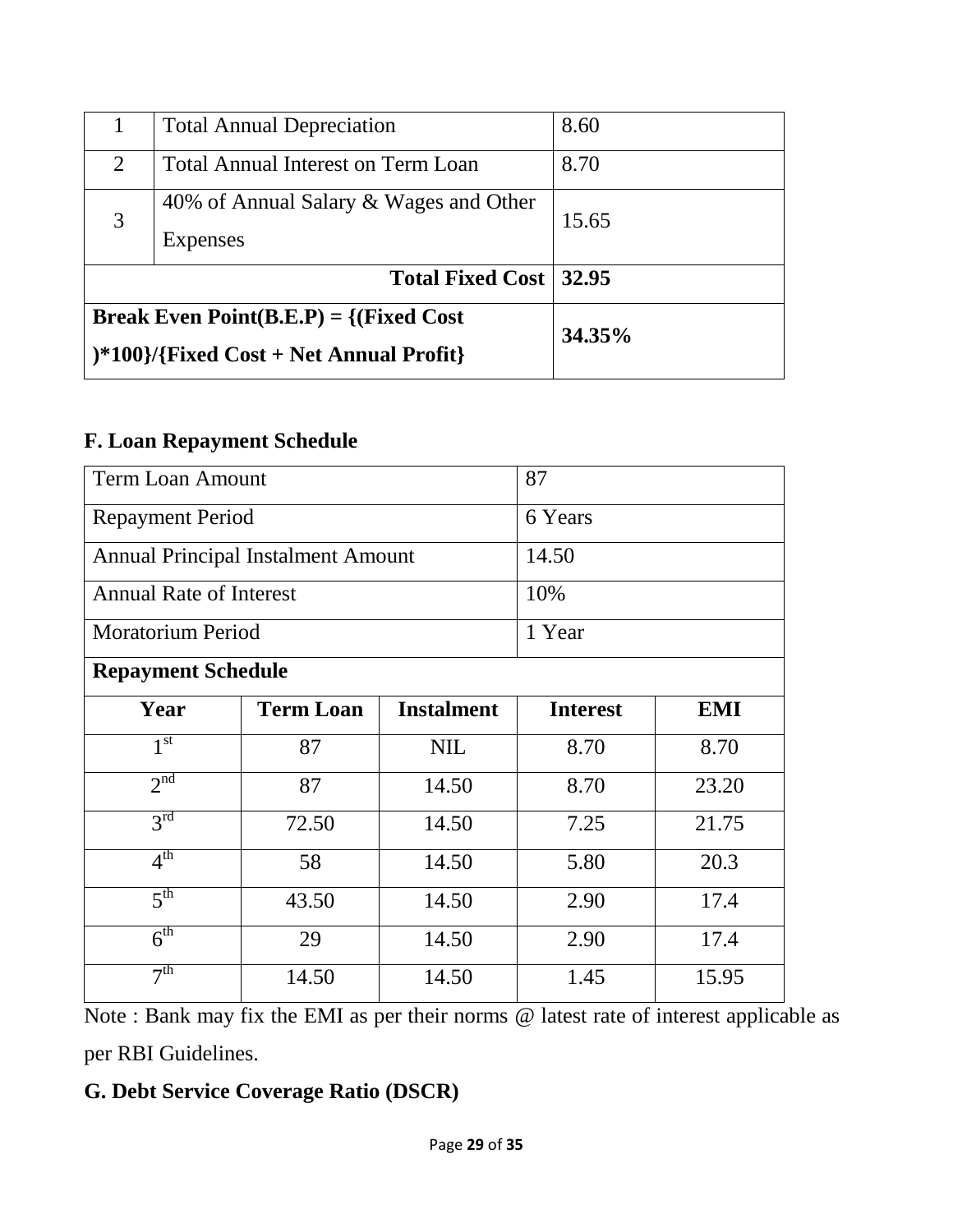| S.No.          | <b>Description</b>                                          | <b>Amount (Rs in Lakhs)</b> |
|----------------|-------------------------------------------------------------|-----------------------------|
| 1              | <b>Annual Net Profit</b>                                    | 63                          |
| 2              | <b>Total Annual Depreciation</b>                            | 8.60                        |
| 3              | Net Surplus $(1+2)$                                         | 71.60                       |
| $\overline{4}$ | <b>Total Annual Interest on Term Loan</b>                   | 8.70                        |
| 5              | Total "A" $(3+4)$                                           | 80.30                       |
| 6              | Annual Term Loan Principal Instalment<br>Amount             | 14.50                       |
| $\tau$         | Total "B" $(6+4)$                                           | 23.20                       |
|                | Debt Service Coverage Ratio (DSCR) = Total<br>"A"/Total "B" | 3.46                        |

**H. Year-wise Capacity Utilization, Turn Over & Net Profit** 

| Year            | Capacity            | <b>Annual Turn</b> | <b>Annual Net</b> | <b>Annual</b>          |
|-----------------|---------------------|--------------------|-------------------|------------------------|
|                 | Utilization $(\% )$ | Over (Rs in        | Profit (Rs in     | <b>Cummulative Net</b> |
|                 |                     |                    |                   | Profit (Rs in          |
|                 |                     | Lakh)              | Lakh)             | Lakh)                  |
| 1 <sup>st</sup> | 60%                 | 875                | 63                | 63                     |
| 2 <sup>nd</sup> | 70%                 | 1020.83            | 73.50             | 136.50                 |
| $3^{\text{rd}}$ | 80%                 | 1166.66            | 84                | 220.50                 |
| $4^{\text{th}}$ | 80%                 | 1166.66            | 84                | 304.50                 |
| 5 <sup>th</sup> | 80%                 | 1166.66            | 84                | 388.50                 |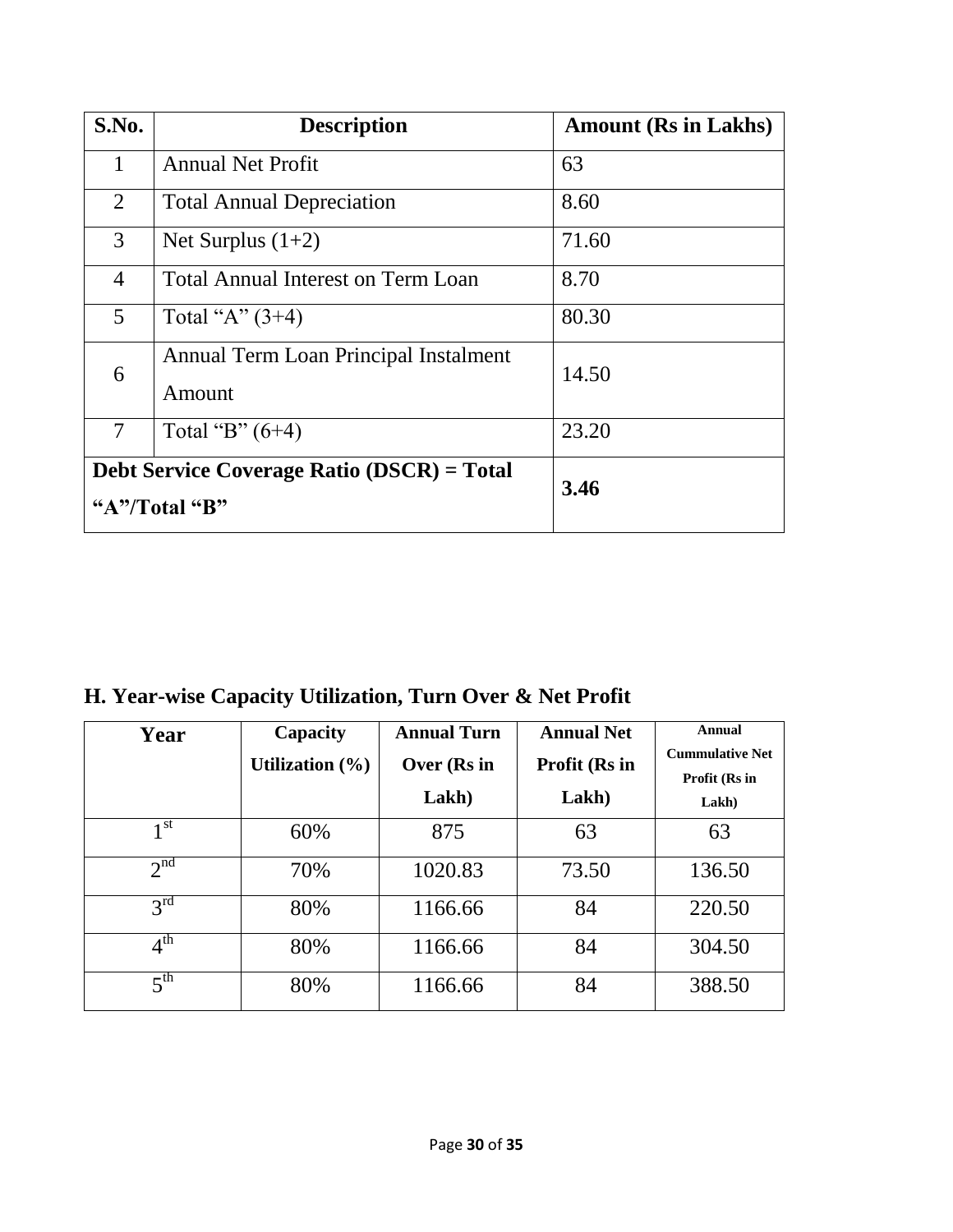#### **I. Year-wise Capacity Utilization, Working Capital, Cash Credit Loan**

| Year            | Capacity            | <b>Working</b>          | <b>Cash Credit</b>   | <b>Interest on Cash</b>            |
|-----------------|---------------------|-------------------------|----------------------|------------------------------------|
|                 | Utilization $(\% )$ | Capital (Rs in<br>Lakh) | Loan (Rs in<br>Lakh) | <b>Credit Loan (Rs in</b><br>Lakh) |
| 1 <sup>st</sup> | 60%                 | 112                     | 84                   | 9.24                               |
| 2 <sup>nd</sup> | 70%                 | 130.66                  | 98                   | 10.78                              |
| $3^{\text{rd}}$ | 80%                 | 149.33                  | 112                  | 12.32                              |
| 4 <sup>th</sup> | 80%                 | 149.33                  | 112                  | 12.32                              |
| 5 <sup>th</sup> | 80%                 | 149.33                  | 112                  | 12.32                              |

## **&Interest on Cash Credit Loan**

## **J. Year-wise Depreciation on Machines &Equipments (M&E) and Miscellaneous Fixed Assets (MFA)**

| Year                  | W.D.V of M&E and | Depreciation @ 10% | <b>Closing Value of</b> |
|-----------------------|------------------|--------------------|-------------------------|
|                       | <b>MFA</b>       | (A)                | W.D.V                   |
| 1 <sup>st</sup>       | 76               | 7.60               | 68.40                   |
| 2 <sup>nd</sup>       | 68.40            | 6.84               | 61.56                   |
| $3^{\text{rd}}$       | 61.56            | 6.16               | 55.40                   |
| $4^{\text{th}}$       | 55.40            | 5.54               | 49.86                   |
| $\zeta$ <sup>th</sup> | 49.86            | 4.99               | 44.87                   |

#### **K. Year-wise Depreciation on Shed & Building**

| Year        | W.D.V of Shed &<br><b>Building</b> | Depreciation $@5\%$<br>(B) | <b>Closing Value of</b><br>W.D.V |
|-------------|------------------------------------|----------------------------|----------------------------------|
| -st         |                                    |                            |                                  |
| $\gamma$ nd |                                    | 0.95                       | 18.05                            |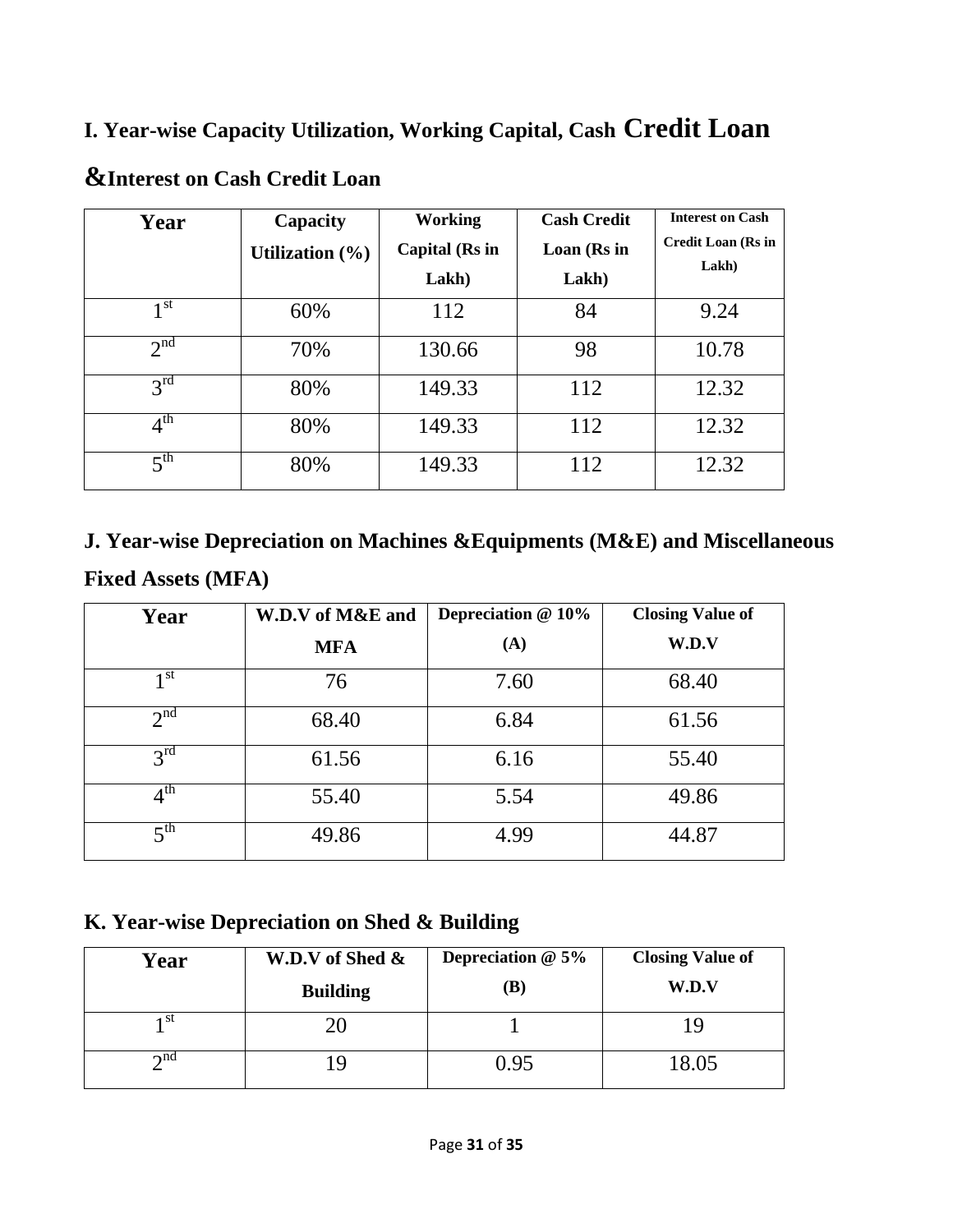| $2^{\text{rd}}$ | 18.05 | 0.90 | 17.15 |
|-----------------|-------|------|-------|
| u               | 17.15 | 0.86 | 16.29 |
| – tn            | 16.29 | 0.81 | 15.48 |

## **L. Year-wise Total Depreciation**

| Year              | А    | B    | <b>Total</b> |
|-------------------|------|------|--------------|
| 1 <sub>st</sub>   |      | 7.60 | 8.60         |
| 2 <sup>nd</sup>   | 0.95 | 6.84 | 7.79         |
| $3^{\text{rd}}$   | 0.90 | 6.16 | 7.06         |
| $4^{\text{th}}$   | 0.86 | 5.54 | 6.40         |
| $5$ <sup>th</sup> | 0.81 | 4.99 | 5.80         |

## **12.5 BALANCE SHEET (PROJECTED)**

#### **A. Liabilities (Rs in Lakh)**

| S.No.          | <b>Particulars</b>         | <b>Preoperative</b> | $1st$ year | $2nd$ Year | $\overline{3}^{\rm rd}$ Year | $\overline{4^{th}}$ Year | $\overline{5^{th} \text{Year}}$ |
|----------------|----------------------------|---------------------|------------|------------|------------------------------|--------------------------|---------------------------------|
| $\mathbf{1}$   | Promoter's<br>Contribution | 32.50               | 32.50      | 32.50      | 32.50                        | 32.50                    | 32.50                           |
| 2              | Subsidy                    | 10.50               | 10.50      | 10.50      | 10.50                        | 10.50                    | 10.50                           |
| $\overline{2}$ | Term Loan                  | 87                  | 87         | 72         | 58                           | 43                       | 29                              |
| 3              | Cash Credit Loan           | 84                  | 84         | 98         | 112                          | 112                      | 112                             |
| $\overline{4}$ | Reserve $\&$<br>Surplus    |                     | 63         | 136.50     | 220.50                       | 304.50                   | 388.50                          |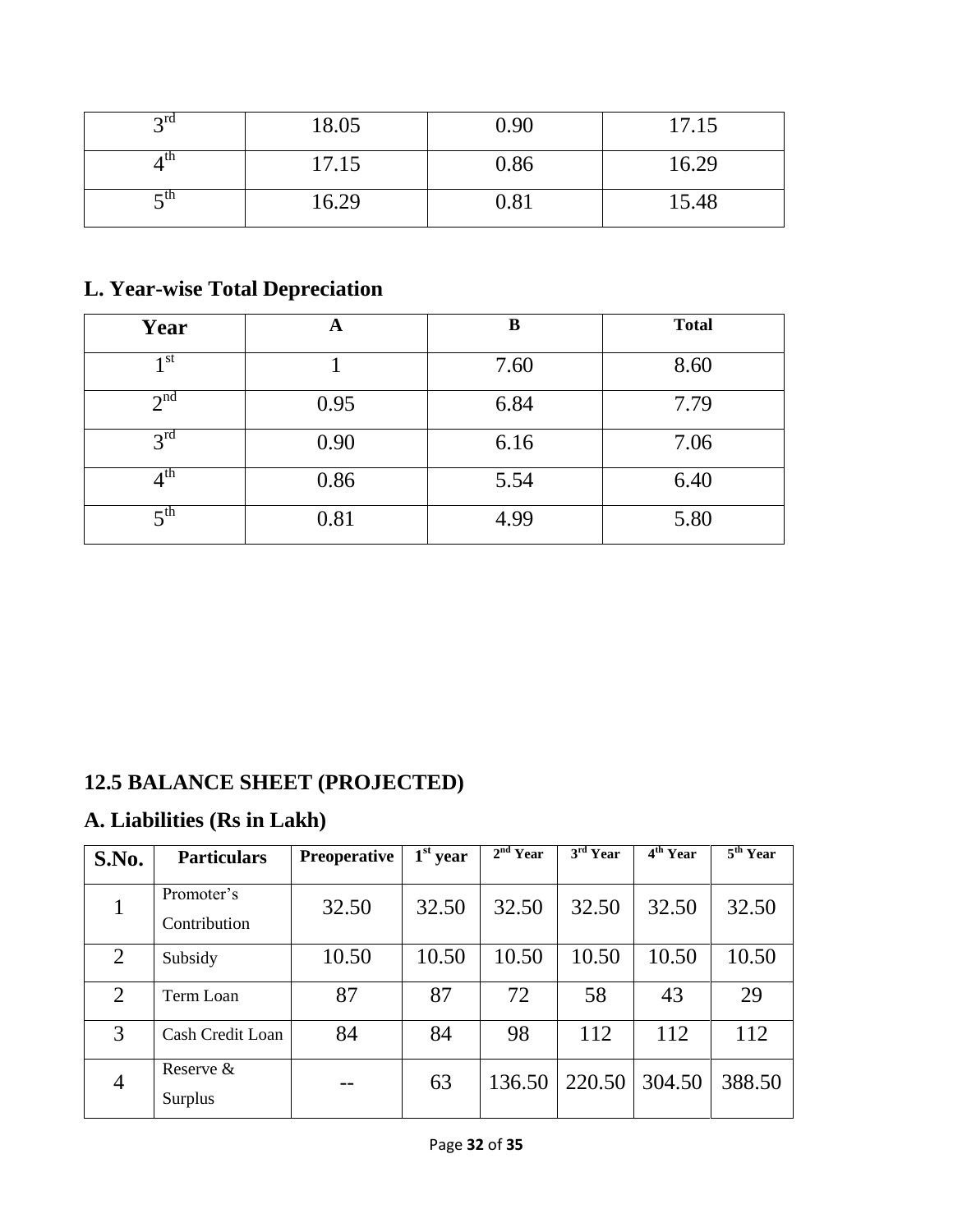| `otal | 14 | $\bigcap$ | 349.50 | 433.50 | 503 | 572.50 |
|-------|----|-----------|--------|--------|-----|--------|
|-------|----|-----------|--------|--------|-----|--------|

#### **B. Assets (Rs in Lakh)**

| S.No.          | <b>Particulars</b>            | <b>Preoperative</b> | $\overline{1}^{\rm st}$ year | $2nd$ Year | 3 <sup>rd</sup> Year | 4 <sup>th</sup> Year | 5 <sup>th</sup> Year |
|----------------|-------------------------------|---------------------|------------------------------|------------|----------------------|----------------------|----------------------|
| 1              | <b>Gross Fixed</b><br>Assets  | 96                  | 96                           | 87.40      | 79.61                | 72.55                | 66.15                |
| 2              | Depreciation                  |                     | 8.60                         | 7.79       | 7.06                 | 6.40                 | 5.80                 |
| 3              | <b>Net Fixed Assets</b>       | 96                  | 87.40                        | 79.61      | 72.55                | 66.15                | 60.35                |
| $\overline{4}$ | <b>Current Assets</b>         | 112                 | 112                          | 130.66     | 149.33               | 149.33               | 149.33               |
| 5              | Preliminary &<br>Preoperative | 3                   |                              |            |                      |                      |                      |
| 6              | Cash & Bank<br><b>Balance</b> | 3                   | 77.60                        | 139.73     | 211.62               | 287.52               | 362.82               |
|                | <b>Total</b>                  | 214                 | 277                          | 350        | 433.50               | 503                  | 572.50               |

#### **13. DETAILS OF TESTING FACILITIES**

- 1. JBS Testing Solutions, Jalandhar, Punjab
- 2. MSME Testing Centre, Delhi, Mumbai, Kolkata, Chennai
- 3. National Test House, Mumbai, Maharashtra
- 4. Unique Test House, Mohali, Punjab
- 5. Pandya Quality Services, Makarba, Ahmendabad
- 6. Athena Engineers, Moulivakkam, Chennai
- 7. Material Testing Services Scientific & Industrial Testing & Research Centre, Coimbatore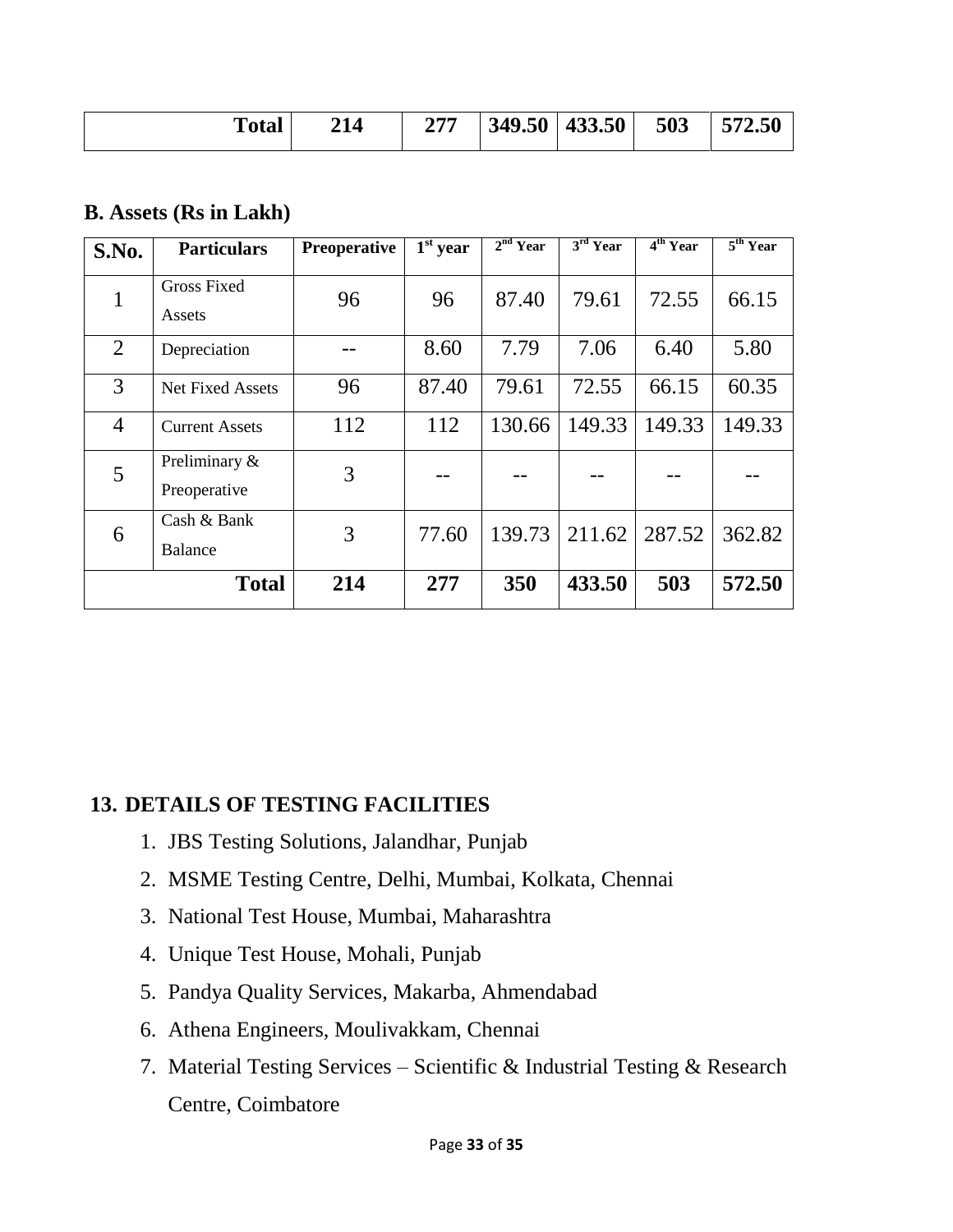- 8. S.B Engineers, Vadodara, Gujrat
- 9. M.S Enterprises, Balaji Nagar, Chennai
- 10.Majoka Engineering Services Pvt. Ltd., Gurgaon

#### **14. DETAILS OF RAW MATERIAL SUPPLIERS**

From nearby manufacturers

#### **15. DETAILS OF MACHINERY SUPPLIERS**

- 1. Patel Precision Works, Jogeshwari, Mumbai, Maharashtra
- 2. A.R International, Mayapuri Industrial Area, Phase 2, New Delhi
- 3. G.M.T Engineers Pvt. Ltd., Ashok Nagar, Chennai
- 4. Jyoti CNC, Metoda, Rajkot, Gujrat
- 5. Rekha Engineering Works, Surendra Nagar, Gujrat
- 6. Elicon Engineering Works, Jangleshwar, Rajkot
- 7. Tirupati Machine Tools, Chikhali, Pune
- 8. Pathak Industries Pvt. Ltd., Ludhiana
- 9. Shanti Manufacturers, Rajkot
- 10.Yug Machine Tools, Gondal Road, Rajkot
- 11.Champion Engineering Works, Delhi

## **SCHEMES & CONSULTANCY SERVICES**

## **A. EXISTING SCHEMES**

The details of existing schemes available for MSMEs are given below :-

**(a)Procurement & Marketing Support Scheme :**Sluice valve manufacturing industries of MSE sector may get benefit of Procurement and Marketing Support Scheme of DC(MSME), New Delhi. This will help in exploring new market and retaining the existing ones. Under this scheme, there is provision of promoting new market access initiatives like participation in National/International Trade Fairs/Exhibitions.